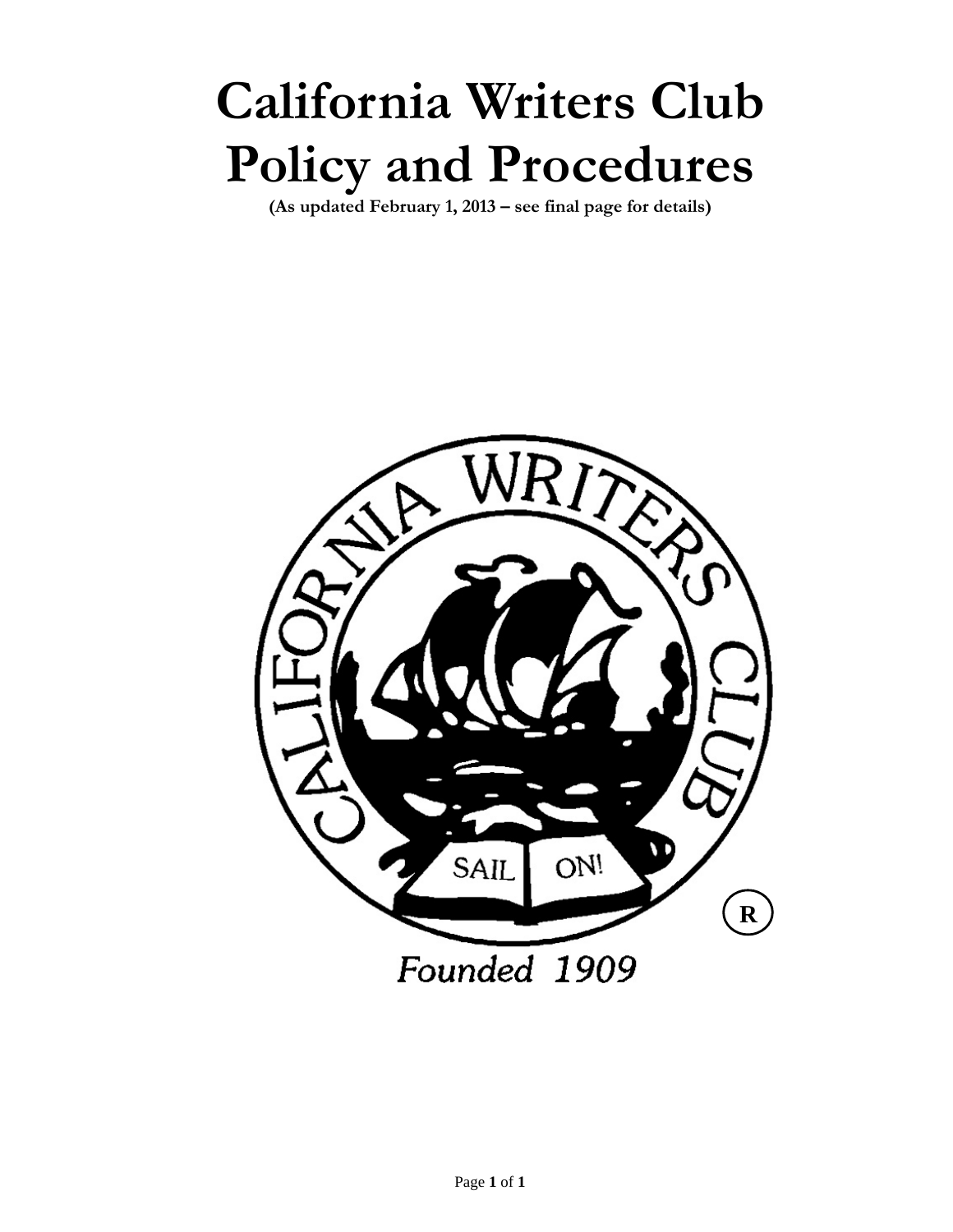## **Contents**

| Article      |                                                              | Page           |
|--------------|--------------------------------------------------------------|----------------|
| $\mathbf I$  | <b>Mission Statement</b>                                     | 3              |
| $\mathbf{I}$ | Organization                                                 | 3              |
| III          | <b>Central Board Meetings</b>                                | 3              |
| IV           | Regional Associations                                        | $\overline{4}$ |
| V            | Conducting Business on the Internet                          | 4              |
| VI           | Membership                                                   | 8              |
| VII          | Dues and Fees                                                | 10             |
| VIII         | Officers of the Central Board                                | 11             |
| IX           | Rights of Voting and Non-Voting Members of the Central Board | 12             |
| X            | Elections                                                    | 13             |
| XI           | Committees and Special Directorates                          | 14             |
| XII          | <b>Branches</b>                                              | 19             |
| XIII         | New Branch Development                                       | 19             |
| XIV          | CWC Logo                                                     | 20             |
| XV           | <b>Investment Management</b>                                 | 21             |
| XVI          | Reimbursement Policy                                         | 21             |
| <b>XVII</b>  | Contracts                                                    | 22             |
| XVIII        | Employees                                                    | 23             |
| XIX          | Insurance and Accounting                                     | 23             |
| XX           | Special Awards                                               | 23             |
| XXI          | Website-www.calwriters.com/www.calwriters.org                | 24             |
| XXII         | The Bulletin                                                 | 25             |
| <b>XXIII</b> | <b>CWC Literary Review</b>                                   | 25             |
| <b>XXIII</b> | California Writers Week                                      | 26             |
| XXIV         | Roster                                                       | 26             |
| XXV          | Amendments                                                   | 27             |
| XXVI         | Precedence                                                   | 27             |
|              | Incorporations of Amendments                                 | 27             |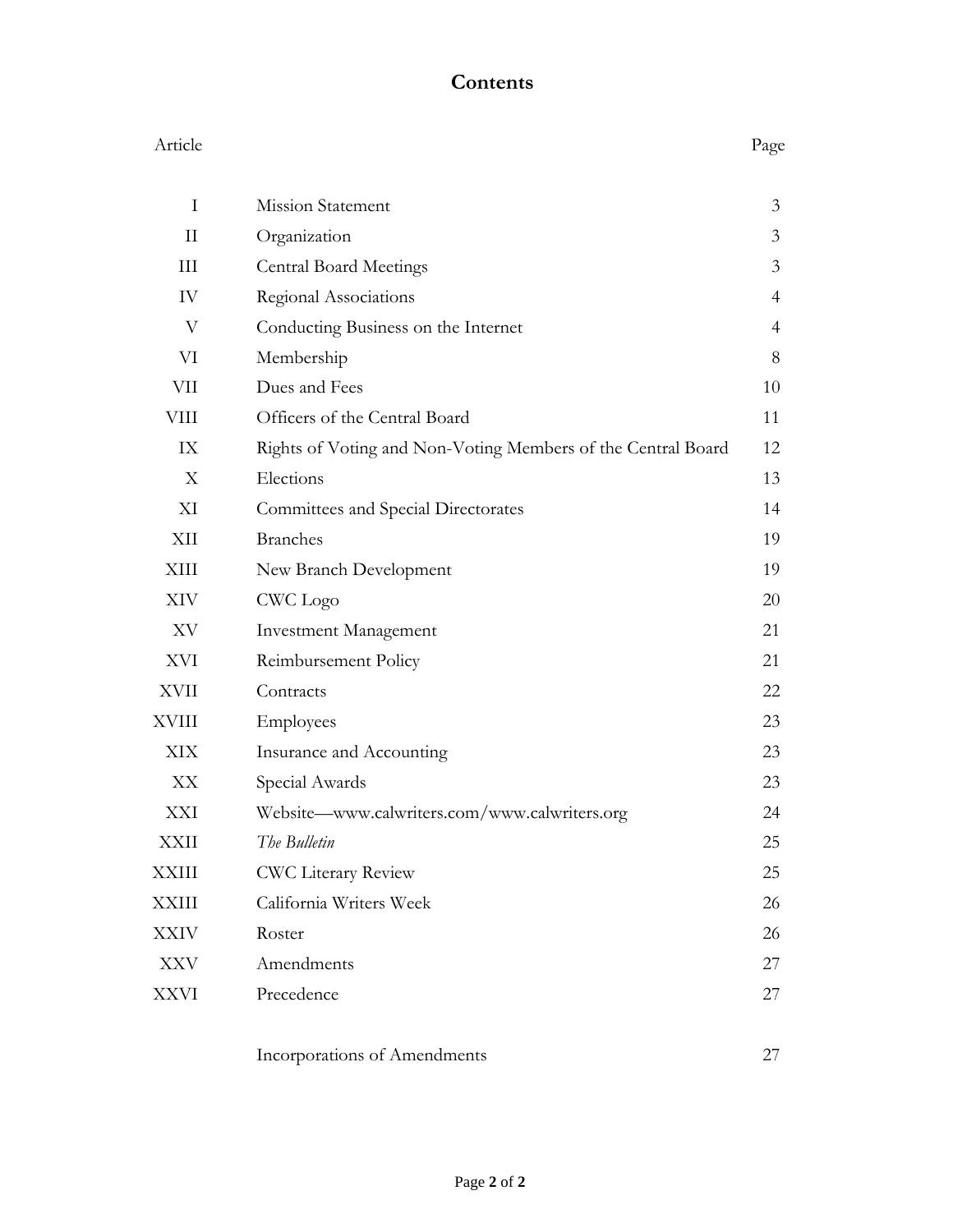## **I MISSION STATEMENT**

- A) The California Writers Club (CWC) shall foster professionalism in writing, promote networking of writers with the writing community, mentor new writers, and provide literary support for writers and the writing community as is appropriate through education and leadership.
- B) The club supports all genres, writing styles and related professions such as editing, publishing, photographic journalism and agents.
- C) The branches provide an environment where members can obtain critique of their efforts, attend workshops, and share experiences. Branches are encouraged to mentor writers of all ages by providing educational programs for adults and fostering youth programs.

# **II ORGANIZATION**

- A) Branches comprise the CWC. A branch operates on a semiautonomous basis, deriving its own bylaws, electing its own officers, and conducting its own programs and business. Branch operation shall conform to the corporate constitution, bylaws, and this policies and procedures (P&P) document.
- B) Unless otherwise stated in this document or the bylaws, the central board conducts the corporate business in accordance with a majority vote of the representatives present at duly called meetings. Unless otherwise stated in this document or the corporate bylaws a quorum consists of half of the duly appointed branch representatives or their proxies.
	- 1) This board is comprised of one representative from each branch. Branches should appoint their representative for a two-year term by the methods specified in their local bylaws.
	- 2) If an appointed representative cannot attend a duly called meeting, the branch president may appoint a proxy. To vote on issues, the substitute must carry a written (e-mail or FAX) letter of proxy from the absent representative or from the branch president. A representative may carry only one proxy representing another branch.

# **III CENTRAL BOARD MEETINGS**

- A) Unless for urgent and special reason ascertained by the Executive Committee of the Central Board, official meetings of the central board will occur no more that twice annually; one of the two, the mandatory annual meeting in July.
	- 1) The President shall select the meeting locations, north or south, based on equity in attendance considerations and costs
	- 2) The President shall solicit agenda items no less than three weeks before the meeting and circulate a planned agenda at least one week before the meeting.
	- 3) It is incumbent upon branches to provide representation at Central Board meetings including those held via the e-business process.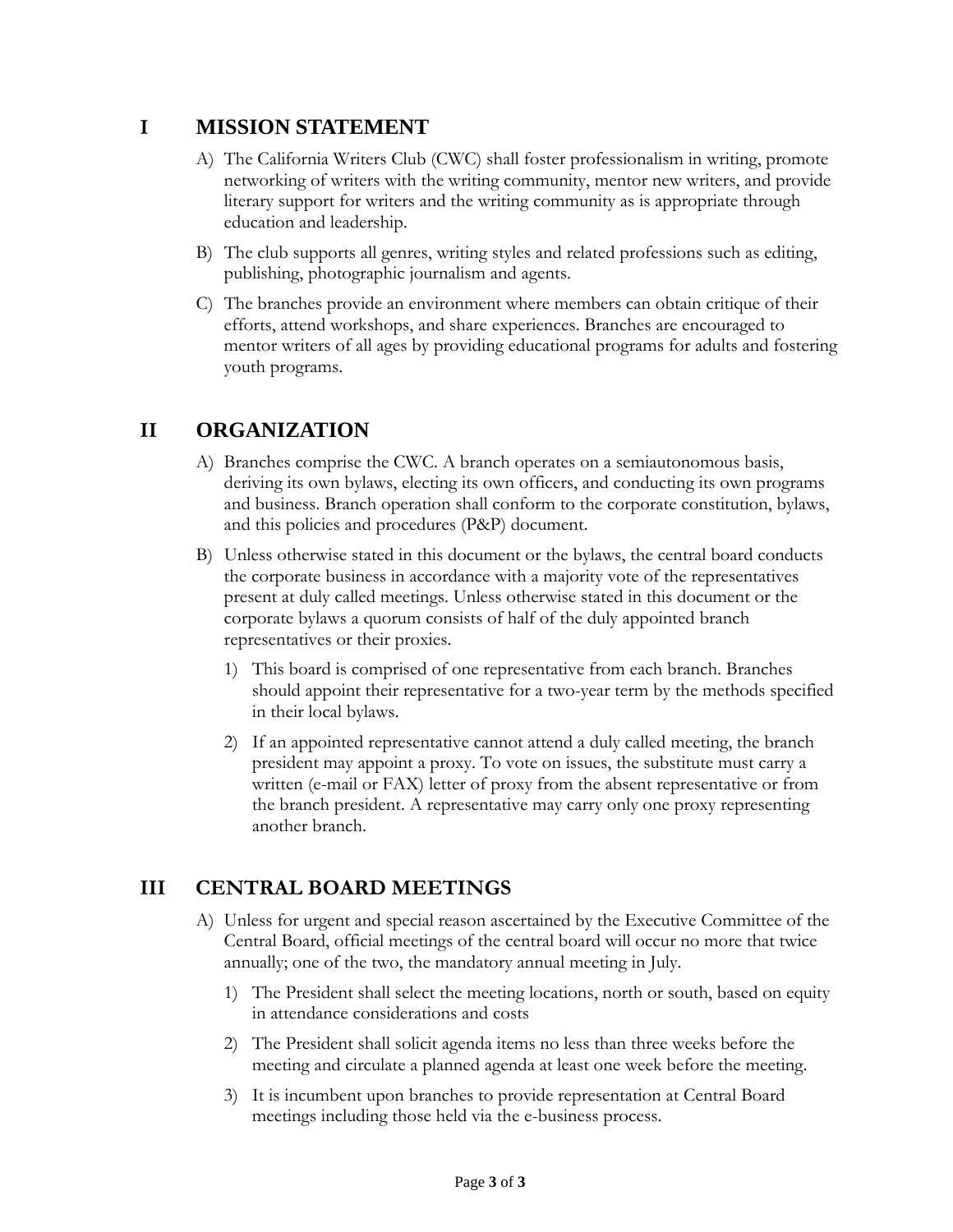B) A provision for conducting business via the Internet (e-business) is provided, see Article V. In addition to e-business, an internet-based space shall be available for informal discussion among branch representatives. An administrator will be appointed by the president.

## **IV REGIONAL ASSOCIATIONS**

- A) Regional associations of branches are encouraged for purposes of furthering the mission of the CWC; for sharing branch operations information, collaborating on events, building membership, staffing book expos, and the like.
- B) Regional associations may operate at the discretion of their member branches, but that operation shall not conflict with the California Writers Club governing documents.

## **V CONDUCTING BUSINESS ON THE INTERNET (E-BUSINESS)**

#### A) DISCUSSION

- 1) In addition to scheduled face-to-face meetings, the Central Board (CB) may conduct business via the Internet (e-business).
- 2) Email and the "Forum," an adjunct to the CWC website, shall be the sole ebusiness media. The official conduct of e-business shall be limited to to the "Category," E-Business, and its three boards: Discussion, Voting, and the ancillary, Q&A Regarding Procedure.
- 3) Within the limitations of email and the Forum, e-business shall follow the rules of "Precedence" established within these Policies and Procedures.
- 4) The CB President shall act as e-business Presiding Officer (PO) and shall act as or appoint an e-business Moderator.
- a The PO will conduct process: recognizing and disposing of motions; the moderator will manage the e-business boards.
- 5) Each CB Representative (Rep) is required to have Internet access and an e-mail account and have a working familiarity with the Forum. Reps are expected to attend the e-business process with sufficient discipline to act on each motion presented by the PO. A Proxy may fill in for an absent Rep.
- 6) Status emails ("broadcasts") sent by the PO in the course of conducting ebusiness) shall include "CWC" and topical information in the subject field. Example: "CWC – Call to Order."
- 7) The moderator will pair the PO's broadcasts with a concomitant "NOTICE" on the e-business board.
- 8) The secretary of the Central Board shall prepare e-business minutes to be emailed to CB Reps and branch presidents on a quarterly basis. A collection of these e-business minutes will be brought up for approval at the next face-to-face CB meeting.
- 9) Several motions may be processed simultaneously.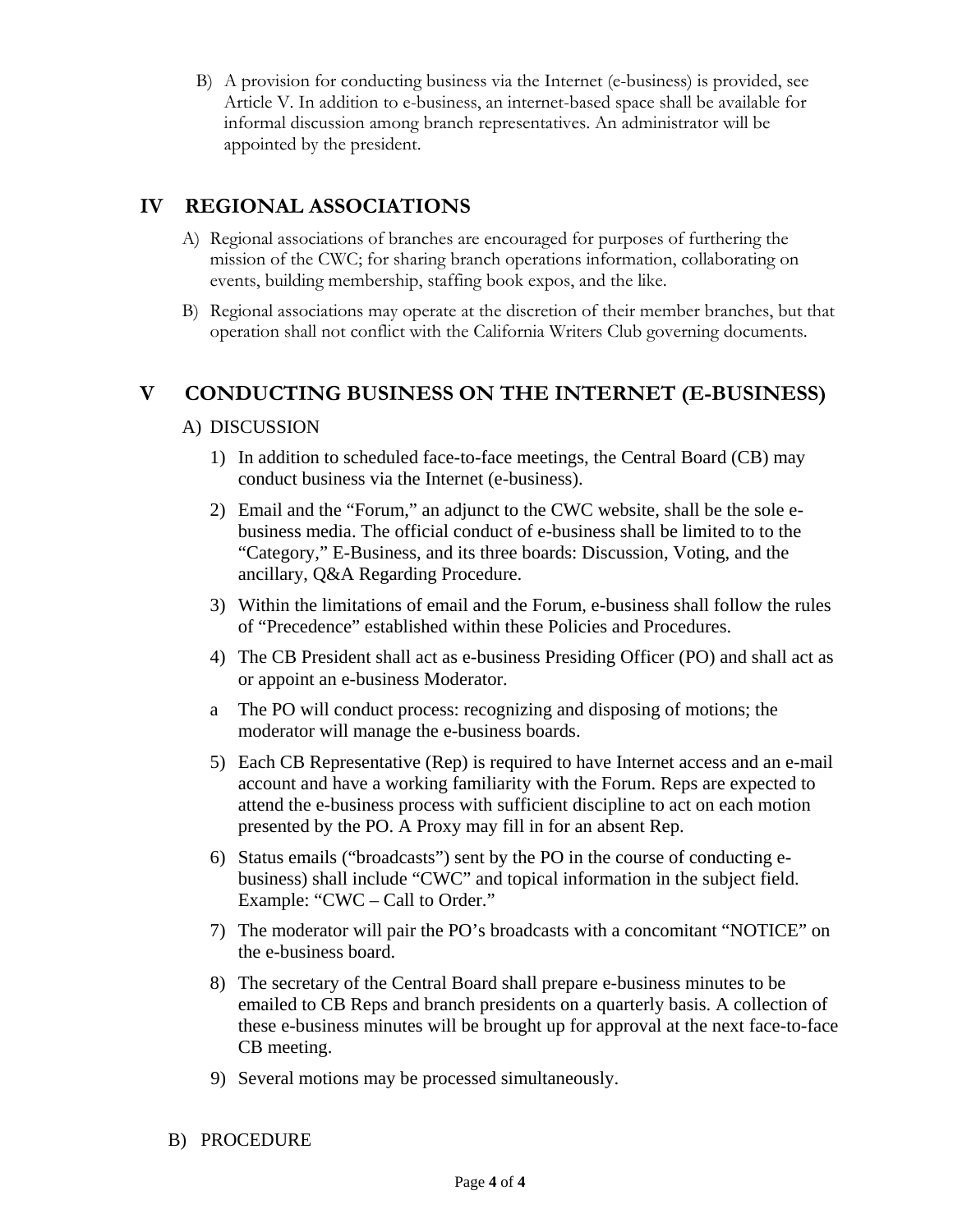- 1) Any Central Board Rep may make a motion by framing it appropriately ("I, John Doe, move that..."); recommending time frames for seconding, discussion, and voting; and emailing it to the PO. The PO may negotiate the time frames; however, discussion will be allowed for no fewer than 8 days after the motion is seconded, and subsequent to opening the voting board, no fewer than 8 days to vote.
- 2) A motion shall be deemed to be in order if it is properly framed and if it pertains to a matter that is within the proper scope of the CB according to its constitution and bylaws.
- 3) Upon recognizing the motion as being in order, the PO will:
	- a Broadcast a "CWC Call To Order." The broadcast will include mover's name, the title and text of the motion, or a synopsis, and the time frames for a second, the discussion and voting. Reps will be directed to the Forum.
	- b Forward it, with time frames, to the e-business Moderator, who will post the full motion on the Forum, including mover, title, text, and time frames, as a "Topic" under the "Board" headed "Discussion of Active Motions."
- 4) The first Forum "Reply" to the motion must be a second. If a second is not made within the specified time, the motion will automatically "expire." A "CWC – Motion Expired" broadcast will be sent by the PO, and an "NOTICE – EXPIRED MOTION" posted on topic by the Moderator. The posting will remain for a week, after which the motion will be removed.

The mover may withdraw his or her motion, with an email to the PO, at any time before it is seconded but not after. The PO will then broadcast the withdrawal ("CWC – Motion Withdrawn") and the Moderator make a "NOTICE – WITHDRAWN MOTION" note on the discussion board.

- 5) Once the motion has been seconded, discussion may begin. During the discussion period, the motion may be managed (amended, tabled, withdrawn, etc.) only by a subsidiary motion, processed in the same manner as the primary motion.
- 6) If a subsidiary motion is in order, the PO will broadcast a "CWC Stop Notice, a Subsidiary Recognized" to indicate that discussion on the main motion will cease until disposition of the subsidiary is achieved. The Moderator will follow with a "STOP NOTICE – SUBSIDIARY RECOGNIZED" reply on the topic board and post the subsidiary motion and time frame details below it.

If an approved subsidiary motion substantially changes its primary motion, the mover of the primary motion may request and renegotiate its discussion and voting time frames.

- 7) A point-of-order may be raised by means of an email to the PO. The PO will respond with a broadcast, "CWC – Point of Order," relate the point being made, accept or reject with basis, and if accepted, take the appropriate action. The Moderator will follow suit on the e-business board.
- 8) At the end of the discussion periods (main or subsidiary), the PO shall declare discussion closed with a broadcast entitled "CWC – Call for a Vote." The broadcast will include the motion's title, the name of the mover and seconder, the text including changes ordered by way of approved subsidiary(ies), and the time frame for voting. The Moderator will open the voting board with the motion's title, final wording and time frame for voting.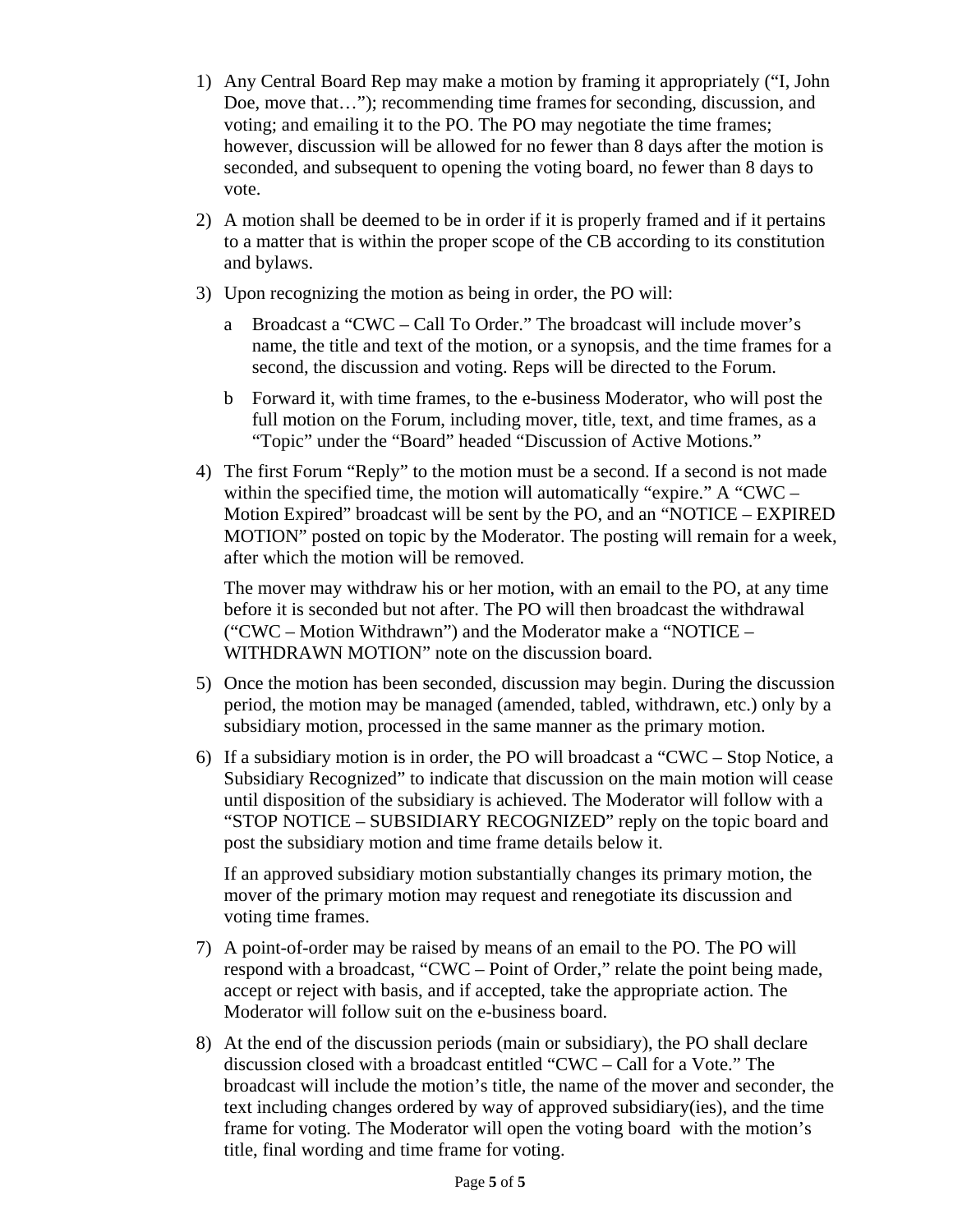- 9) Votes will be cast by way of a "Reply" to the topic. Each reply will include the branch name and the word "Aye," "Nay," or "Abstain. A vote may be changed during the voting period. When voting closes, a notation of "Present" will be recorded for those who participated in the discussion but did not vote. An "Absent" will be recorded for those not attending either the discussion or the vote. These notations will become a part of the minutes.
- 10) A quorum is defined within these P&Ps. For purposes of determining an ebusiness quorum, a member is counted as present only if that member has voted.

If a quorum is not reached by the end the specified voting time, the PO may extend the voting period once but add no more than the original time allotted. If a quorum is still not reached, the motion will have said to expire and, with a broadcast from the PO, "CWC – Motion Expired" will be removed from the ebusiness board by the Moderator and an "EXPIRE NOTICE" posted on the voting board for a week.

- 11) At the conclusion of voting, the PO will determine a quorum, and count and tally the votes. The PO will adjourn that particular e-business session with a broadcast entitled, "CWC – Motion Passed/Failed," state the motion's title, the text, its disposition, the tally, including those accorded a "present" or an "absent." The Moderator will confirm the tally and post an announcement of results under that voting topic. The Moderator will remove the motion and discussion from the board not earlier than a week after the PO's broadcast.
- 12) Minutes of e-business: the secretary shall record all motions receiving a second. The motion title, text, disposition and tally, including those accorded a "present" or an "absent" shall be recorded and maintained as minutes. These minutes, following approval by the Central Board, shall be placed on the CWC web site. If no motion has reach a second during the period, a statement to that effect will be sent.
- 13) E-business minutes shall be officially approved by the CB at the next face-to-face meeting.

#### C) RESPONSIBILITIES

- 1) Presiding Officer (PO) officiates the conduct of the e-business process, including the following:
	- a Entertains motions from Central Board Representatives. May negotiate time frames.
	- b Maintains order with the help of moderator, if one is appointed.
	- c Sends broadcasts to Reps announcing status of motions in process. May extend time frames if deemed appropriate.
	- d Ascertains whether quorum has been met. Counts votes and proclaims dispositions, and the tally, including those accorded a "present" and/or an "absent."
	- e Remains neutral in the e-business process and may not participate in discussion or voting; although may encourage participation through means, external to this e-business process.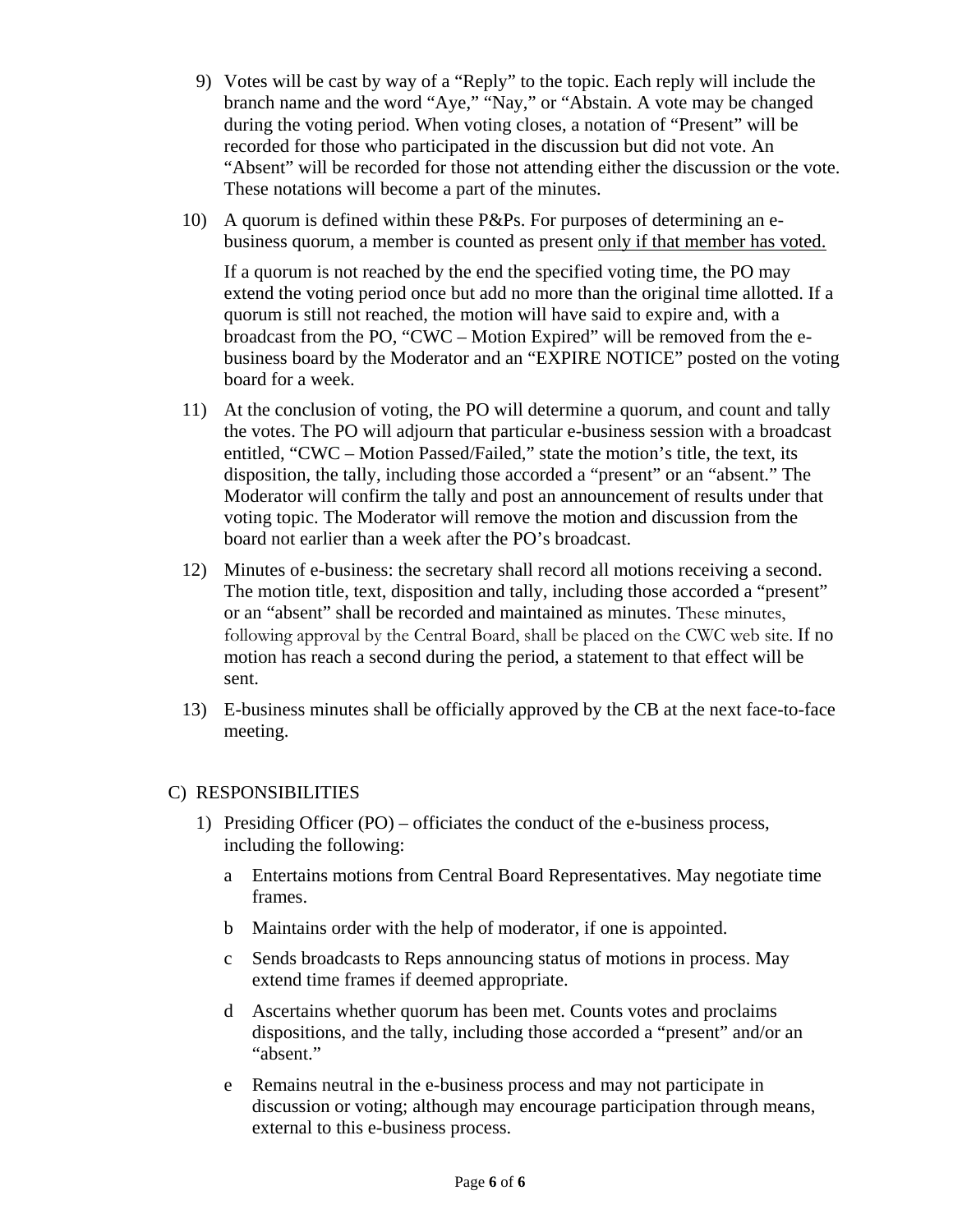- 2) Moderator coordinating with PO, manages e-business boards and runs clock, including the following:
	- a Maintains boards and topics; responds to PO's email broadcasts with notices on the e-business boards.
	- b Removes non-legitimate replies, e.g., discussion on a voting board.
	- c Confirms PO's assessments of vote counts and quorum.
- 3) Secretary Records and publishes e-business results, including the following:
	- a Maintains record (minutes) of all motions receiving a second including the maker, the seconder, text and disposition, a complete tally, including those accorded a "present" or an "absent."
	- b Prepares quarterly collections of minutes. Emails them to branch presidents. Presents e-business minutes for CB approval at the next face-to-face meeting.

#### D) DEFINITIONS

- 1) E-business Internet-facilitated legislation in the form of motions, and their quasi-parliamentary management as guided by *Robert's Rules of Order.*
- 2) Broadcast A procedural email of status and action that is sent to all branch representatives. Examples include:
	- (i) CWC Call to order
	- (ii) CWC Call for the Vote
	- (iii) CWC Motion Passed/Failed
	- (iv) CWC Motion Expired
	- (v) CWC Stop Notice
	- (vi) CWC Resume Notice
	- (vii) CWC Contested Motion
	- (viii) CWC Point of Order
	- (ix) CWC Motion Withdrawn
- 3) Proxy A CWC member, appointed by a branch president to act on behalf of an absent Representative. The proxy will use the CB member's ID and password. When the proxy's period of service has concluded, it is the CB member's responsibility to change his or her password to ensure the restrictive nature of Forum and e-business operations.
- 4) Time frame The period between start and stop dates for legislative action; e.g., seconding a motion. A normal time frame is considered to be four days for the second, two weeks for discussion, and one week for voting following the sending of a broadcast.
- 5) NOTICE A posting on the board by the moderator, mirroring the PO's broadcast.
- 6) Aye Yes; an affirmative vote on the motion.
- 7) Nay No; a negative vote on the motion.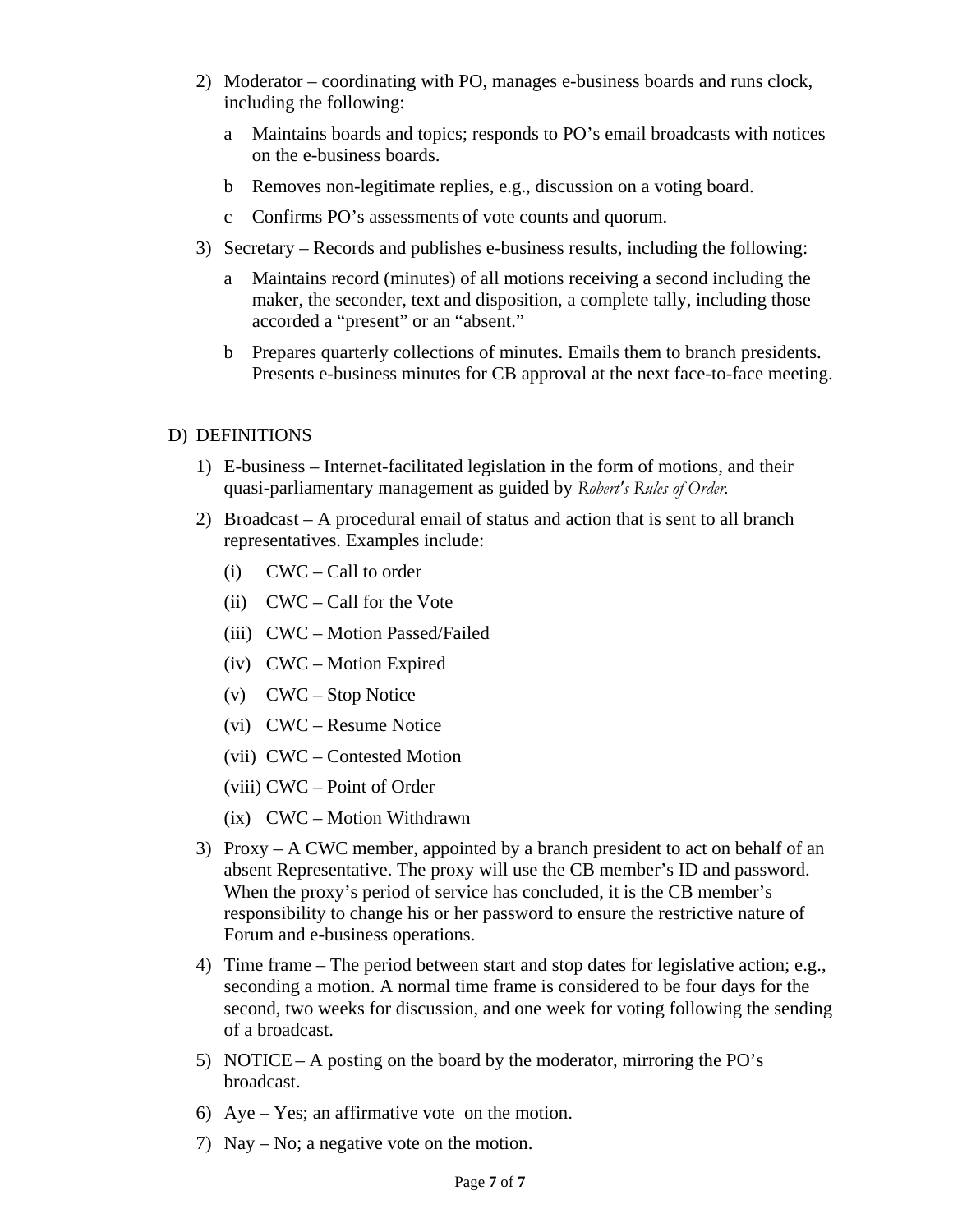- 8) Abstain A vote not indicating favorable or unfavorable inclination
- 9) Present A record accorded a member who has participated in discussion but not voted.
- 10) Absent A record accorded a member who has not visited the motion either to discuss or to vote.
- 11) Expired No longer under active consideration. A motion is said to have expired if it does not receive a second or does not experience a quorum during its life on the E-business Board.

## **VI MEMBERSHIP**

- A) Membership categories are active, emeritus, life, patron, honorary, courtesy, associate and associate non-writing literary professionals, student, and supporting.
- B) Definitions for this section:
	- 1) General circulation shall be interpreted as distribution of at least 1,000 copies.
	- 2) A publisher of standing shall be interpreted as a business entity that derives its income from publishing literary, academic, or technical works. Each branch shall appoint an Accreditation Committee that considers and approves material submitted by potential active or associate members and submits approved membership applications to the state membership chair. The branch shall send the central board its share of initiation fees and annual dues with each application.
- C) Each branch considers and approves applications for advancement from associate to active category and informs the state membership chair of all such membership In the absence of specific directions in this document or the bylaws, Constitution, or Articles of Incorporation, the latest edition of Robert's Rules of Order available will govern procedure at Central Board meetings changes.
- D) Active members are writers who produce fiction, nonfiction, poetry, plays or other creative writing of quality and meet the following minimum production requirements:
	- 1) A fiction writer, nonfiction writer, poetry writer, and/or a photojournalist shall have had a book published by a publisher of standing within the past ten years, or a book currently under contract, or publications or acceptance within the past three years of not less than three stories, articles or columns in a periodical or periodicals of general circulation.
	- 2) A writer of stage plays, screenplays, radio plays, television plays, or videos, shall have had a publication, performance, production, or production in development within the past 10 years.
	- 3) A branch may consider a self-publisher or writer who publishes his material under his own imprint eligible for membership. The branch Accreditation Committee shall use the following criteria to judge the submitted material:
		- a Professional presentation of writing style
		- b Professional presentation as to style
		- c Plans for distributing published materials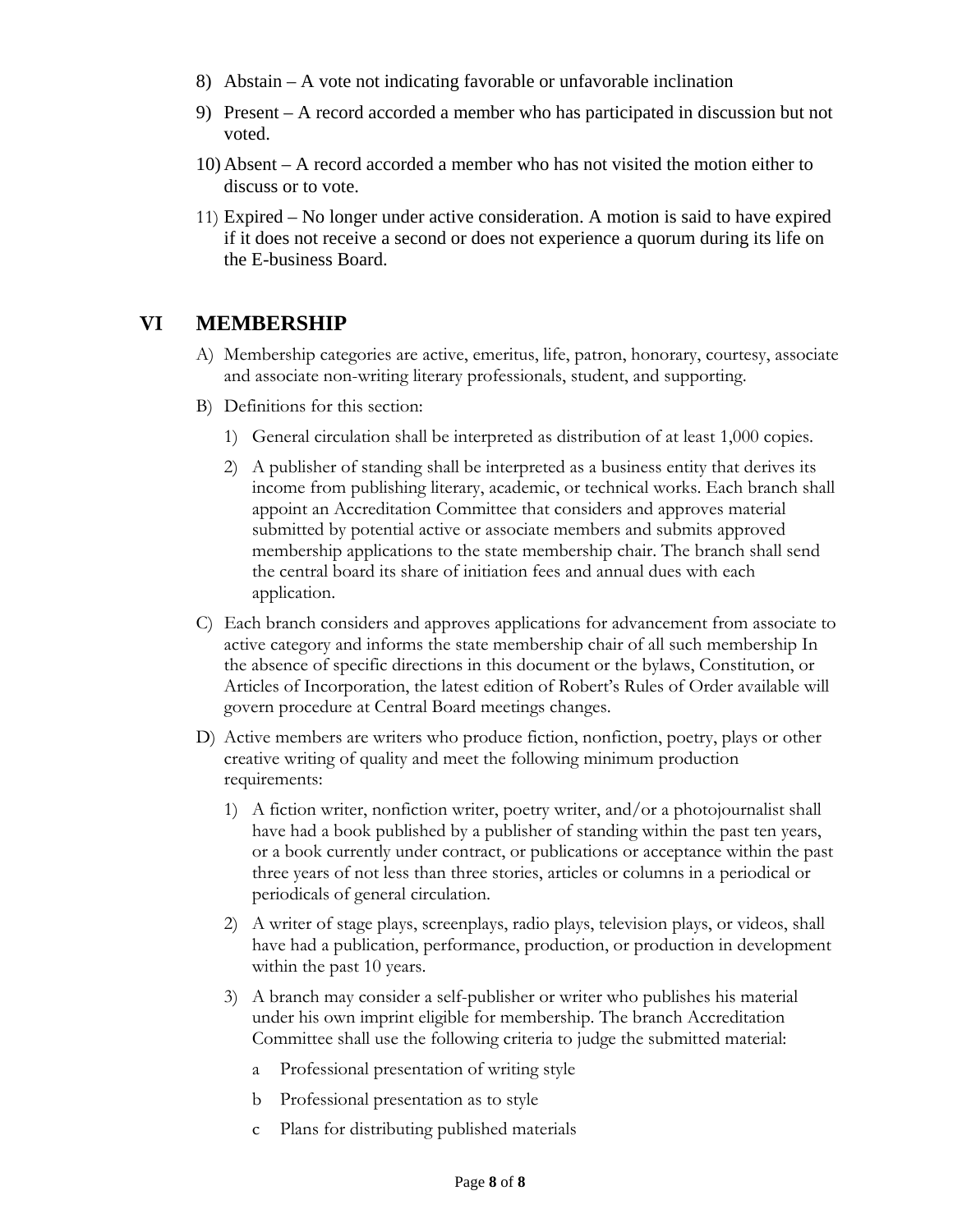- d In addition, the branch Accreditation Committee shall reserve the right to determine if the quality of the publication meets the high standards of professional writing. This evaluation deals only with the standard of writing and not with the genre or content.
- 4) A branch may consider a self-publisher or writer who publishes his material electronically for membership. The branch Accreditation Committee shall use the following criteria to judge the submitted material:
	- a Professional presentation of writing style
	- b Professional presentation as to graphics
	- c In addition, the branch Accreditation Committee shall reserve the right to determine if the publication's quality meets the high standards of professional writing. This evaluation deals only with the standard of writing and not with the genre or content.
- E) A branch may accord emeritus membership to active members who have made significant contributions in the field but may no longer be actively writing. Emeritus members may vote and hold office. (Refer to Article V Dues and Fees.)
- F) Branches shall accord life membership only to active members. Life members shall be exempt from any further payment of dues but otherwise shall have all the duties and privileges of active membership.
- G) A branch may accord patron membership to persons or organizations that contribute to the branch in either outright gift, substantial yearly contribution or significant service.

Patron members shall have no vote nor hold office unless they are active or associate members. The branch pays central board's share of such member's annual dues to the central treasury.

- H) The central board may accord honorary membership to persons who are of such eminence that the CWC in honoring them honors itself.
	- 1) Honorary members shall not pay dues, hold office, or vote.
	- 2) A branch shall petition the central board to grant honorary memberships.
- I) A branch may accord courtesy membership of one year to unpaid speakers as an acknowledgment of such services.
	- 1) Courtesy members shall not hold office, or vote.
	- 2) The branch pays central board's share of such member's annual dues to the central treasury. (Refer to Dues and Fees.)
	- 3) When a courtesy membership expires, he or she may be designated as an active or associate member upon payment of renewal dues.
- J) Associate membership shall be accorded to those persons who qualify by submission of writing material that is approved by the branch Accreditation Committee as clear evidence of acceptable writing quality.
	- 1) An exception to this policy exists for non-writing literary professionals. If no demonstrated conflict of interest exists, branches may accord associate membership to career professionals in areas related to writing. These adjunct memberships may include editors, librarians, agents, booksellers, publishers,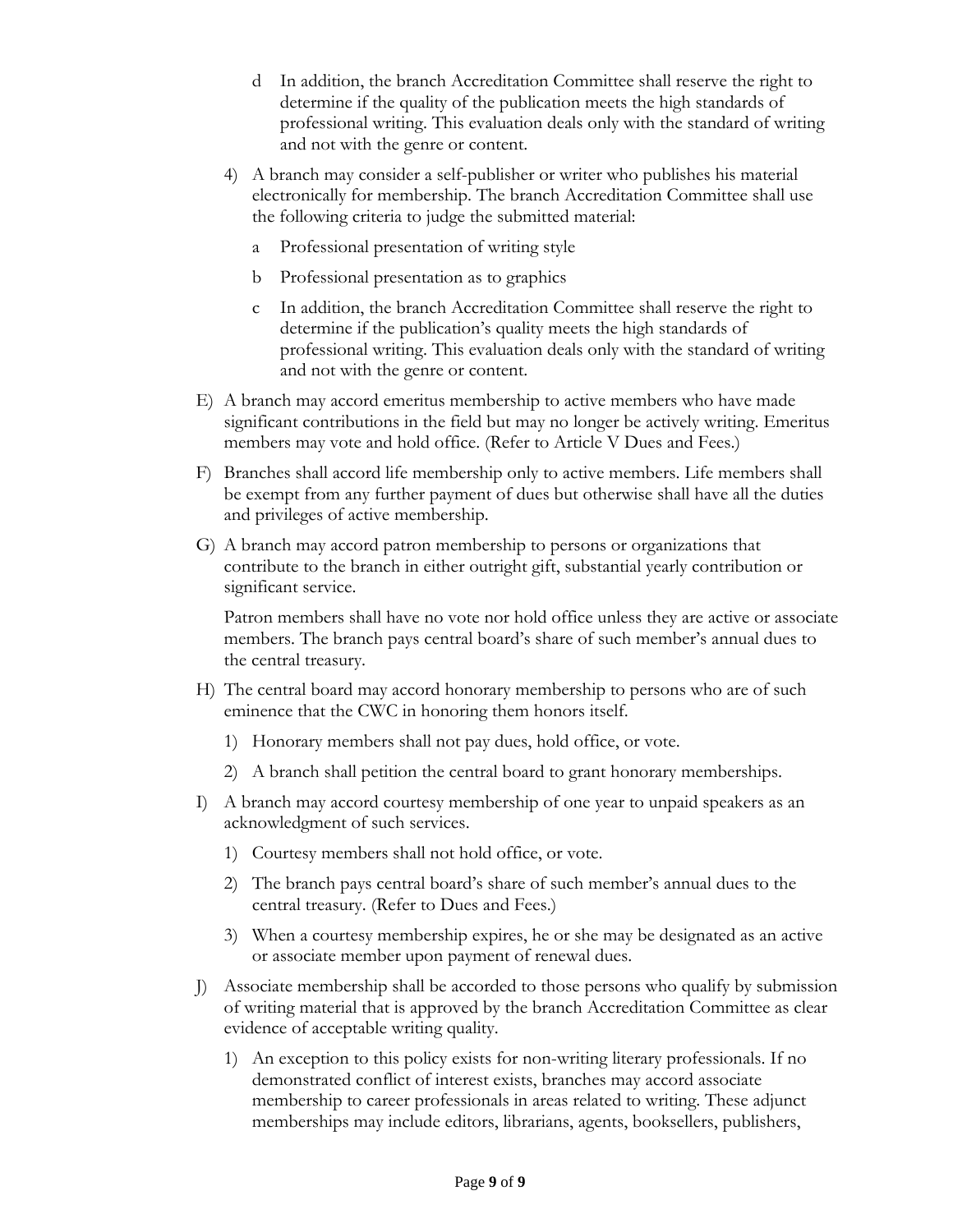producers, directors, and book illustrators. The branch accreditation committee has the discretion to grant these memberships.

- 2) An accreditation committee shall consider literary agents only if his or her agency has at least three published clients and is a member in good standing of the Association of Authors' Representatives.
- 3) Associate members shall have the right to vote, serve as branch directors, hold branch offices, and represent their branches on the central board.
- 4) The number of associate members in a branch shall not exceed the number of active members.
- K) Student memberships are offered to writers from the ages of eight through 22, or any writers who are a verified full time student at an accredited school. No writing submission shall be required. Student members will not be eligible to vote or hold office. (Exceptions may be made by the central board.)
- L) Branches may create a supporting membership in those cases where the ratio of associate to active members does not allow additional associates on the roster, or for people who want to support a branch, but are not interested in a writing career.
	- 1) Supporting members are entitled to the same privileges and benefits as active and associate members except they may not vote, hold office, nor represent their branch to the central board.
	- 2) Supporting members shall pay the same dues and fees, local and central board, as active and associate members.
- M) If any existing member of a CWC branch wishes to join one or more additional branches, they shall pay branch dues (\$20, not prorated) to each branch they join, and they will not have to re-qualify for their membership level at any additional branches they join. Regardless of how many branches to which a member belongs, the member will have only one vote in statewide issues.
- N) Branches may offer hardship memberships on a case-by-case basis at the discretion of the branch board of directors. Hardship memberships shall not constitute more than five percent of the branch's membership.

#### **VII DUES AND FEES**

A) All dues and fees are paid to the member's branch. The branch shall then remit the appropriate funds to the central board.

Active, associate, and supporting CWC members shall pay annual dues of \$45 to a branch. The membership year is July 1 through June 30. The branch shall remit \$20 to the central board with the member's renewal to the membership chair by October 20 or be reported as delinquent to the CWC board. The membership chair must submit funds and forms to the treasurer and updated membership records to CWC board by November 5.

- B) Members in good standing have until September 30 to renew their membership at the local branch. On October 1, CWC shall drop all delinquent members from the rolls. If dropped, a member must re-qualify his or her status and pay the new member enrollment fees.
	- 1) Non-renewal of membership.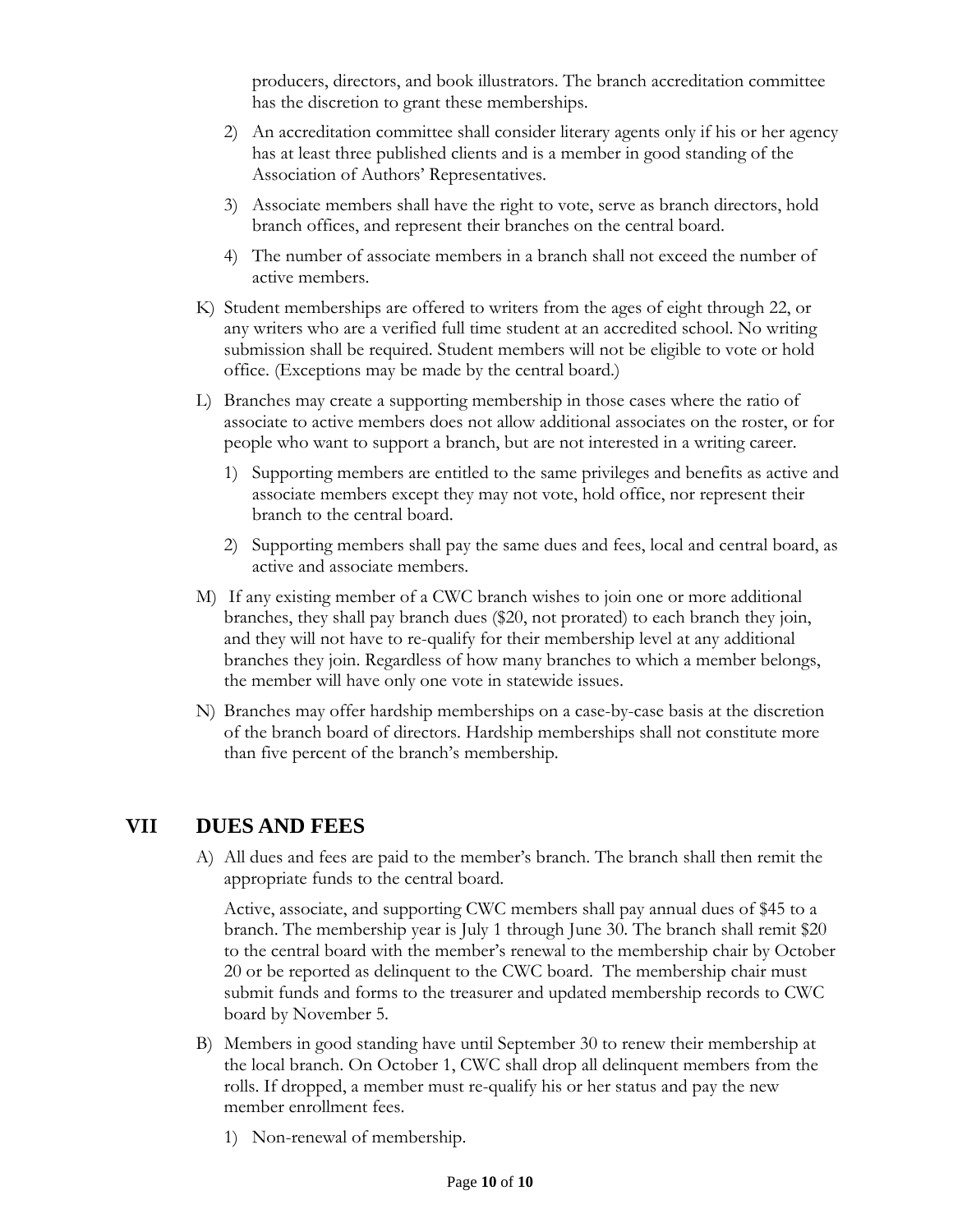Branches will deny a member's application for renewal if that member has exhibited behavior that the central board deems to be detrimental, libelous, or slanderous to CWC's good name or its members. Documentation of accusations followed by a 2/3 vote from the current central board will be required to deny renewal of membership. The central board reserves the right to define the parameters of detrimental, libelous, or slanderous behavior.

- C) In addition to the membership dues, new members shall pay an enrollment fee of \$20. The branch remits one-half the amount of the enrolment fee to the central board with each new member application.
- D) Starting January 1, a branch may enroll new members for \$22.50 plus \$20 enrollment fee.
- E) Active members may purchase life membership for \$675 and are then exempt from further dues. The branch shall remit \$275 of the life membership fee to the central board treasury.
- F) Branches shall pay annual dues (\$25) to the central treasury for each patron or courtesy membership they bestow.
- G) Emeritus members shall pay a renewal fee of \$15. The branch shall remit \$8 to the central board treasury.
- H) A branch shall determine its student membership fees. The branch shall pay \$10 per member to the Central treasury to cover the costs of insurance and accounting.
- I) For hardship memberships, a branch shall remit \$10 to the state CWC treasury.

#### **VIII OFFICERS OF THE CENTRAL BOARD**

- A) The central board officers shall be president, vice president, secretary, and treasurer.
- B) Duties of officers: All officers are responsible for setting a tone of engagement and for encouraging a harmonious and collaborative operation, both in meetings and associated communication.
	- 1) *President.* In addition to other duties that may be described in these Policies and Procedures, the president shall:
		- a Preside over central board meetings, the executive committee, and the ebusiness process; shall provide vision and leadership, encourage an open forum for ideas and discussion and the participation of all branches in the governance of the club.
		- b Determine the time and place for each central board and executive committee meeting on the basis of convenience, cost and equity among branches.
			- (i) Create and distribute agendas, via e-mail attachment. Except for special meetings, entertain inputs to agendas from six weeks in advance of meetings and e-mail final agendas to members one week before the event.
			- (ii) May deliver special meeting agendas at the event.
		- c May cosign all drafts, checks, and contracts approved by the central board.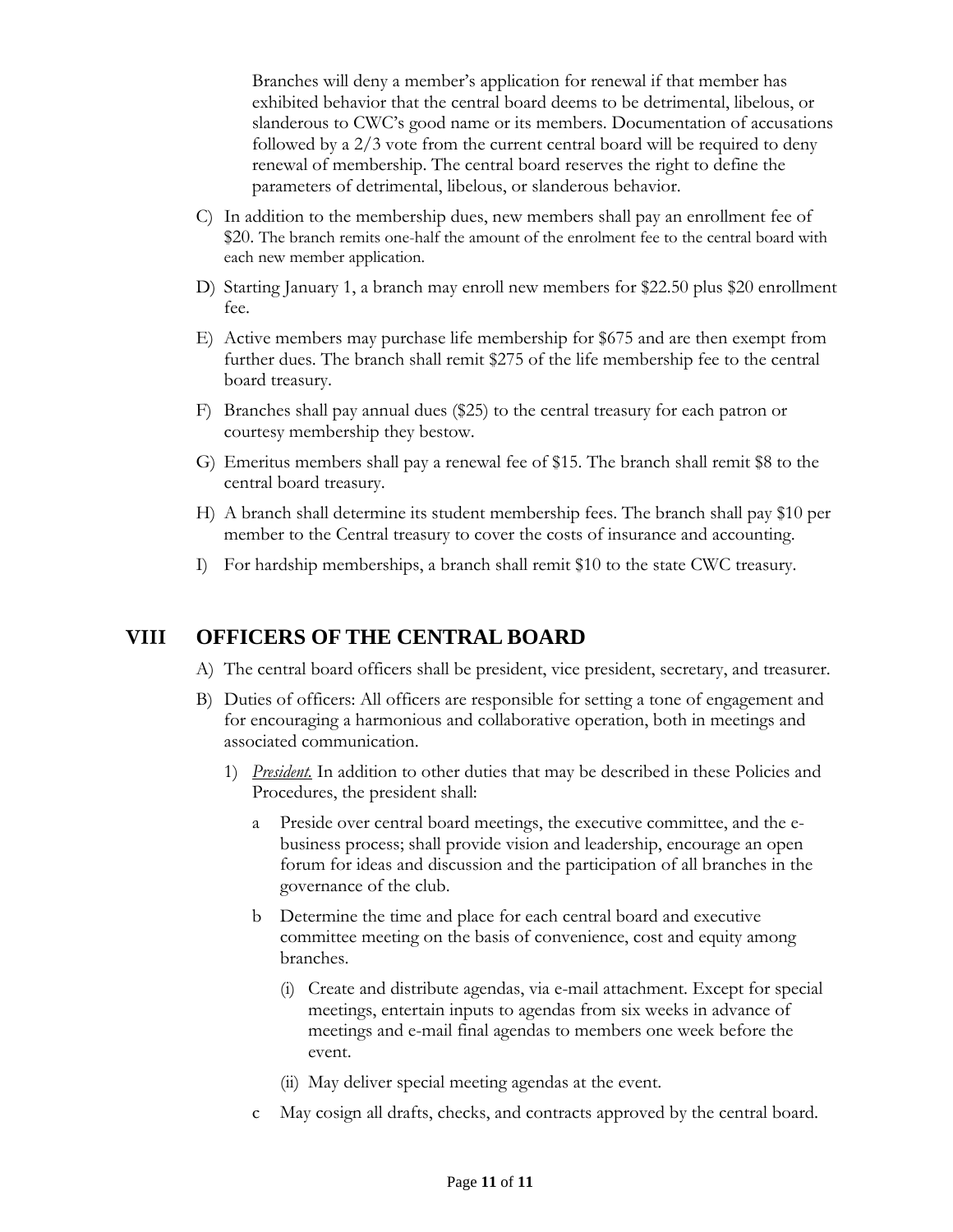- d Appoint committee chairs unless otherwise stated in these Policies and Procedures.
- 2) *Vice president*. In addition to other duties described in these Policies and Procedures and in the bylaws, shall:
	- a Assume the president's duties when the president is unable to act.
	- b May cosign all drafts, checks, and contracts approved by the central board.
- 3) *Secretary*. In addition to other duties described in these Policies and Procedures and in the bylaws, shall:
	- a Take minutes of all duly called central board meetings and distribute them after the meeting
	- b Maintain information as to branch officers, meeting venue, and other like data to meet the needs of the club's insurance provider, and to fulfill reporting requirements of the California Secretary of State and Federal Internal Revenue Service, not to include filing tax returns. Produce such information as needed to meet filing deadlines.
	- c May cosign all drafts, checks, and contracts approved by the central board.
- 4) *Treasurer*. In addition to other duties described in these Policies and Procedures and in the bylaws, shall:
	- a Keep all accounts in good order.
	- b Prepare an annual budget with the advice of the Finance Committee.
	- c Cause branches to send quarterly and year-end financial reports to him or her.
	- d When deemed necessary, appoint subcommittees, with approval of the Executive Committee, to conduct the financial business of the central board.
	- e Work with an accounting firm to improve the reporting processes and pass requirements down to the branches.
	- f May cosign all drafts, checks, and contracts approved by the central board.
- C) The central board shall fill vacancies occurring in the offices of president, vicepresident, secretary, or treasurer by appointment.

# **IX RIGHTS OF VOTING AND NON-VOTING MEMBERS OF THE CENTRALBOARD**

- A) Three categories of participating attendees to the Central Board are accommodated:
	- 1) Central Board Directors: Branch elected or appointed representatives to the Central Board or their proxies, and the president
	- 2) Non-representative committee chairs: CWC members, who are not directors, appointed to serve the Central Board by the president
	- 3) Guests by invitation: retained consultants, other CWC members, and the public with a bona fide interest.
- B) Only attending directors, or their proxies, may: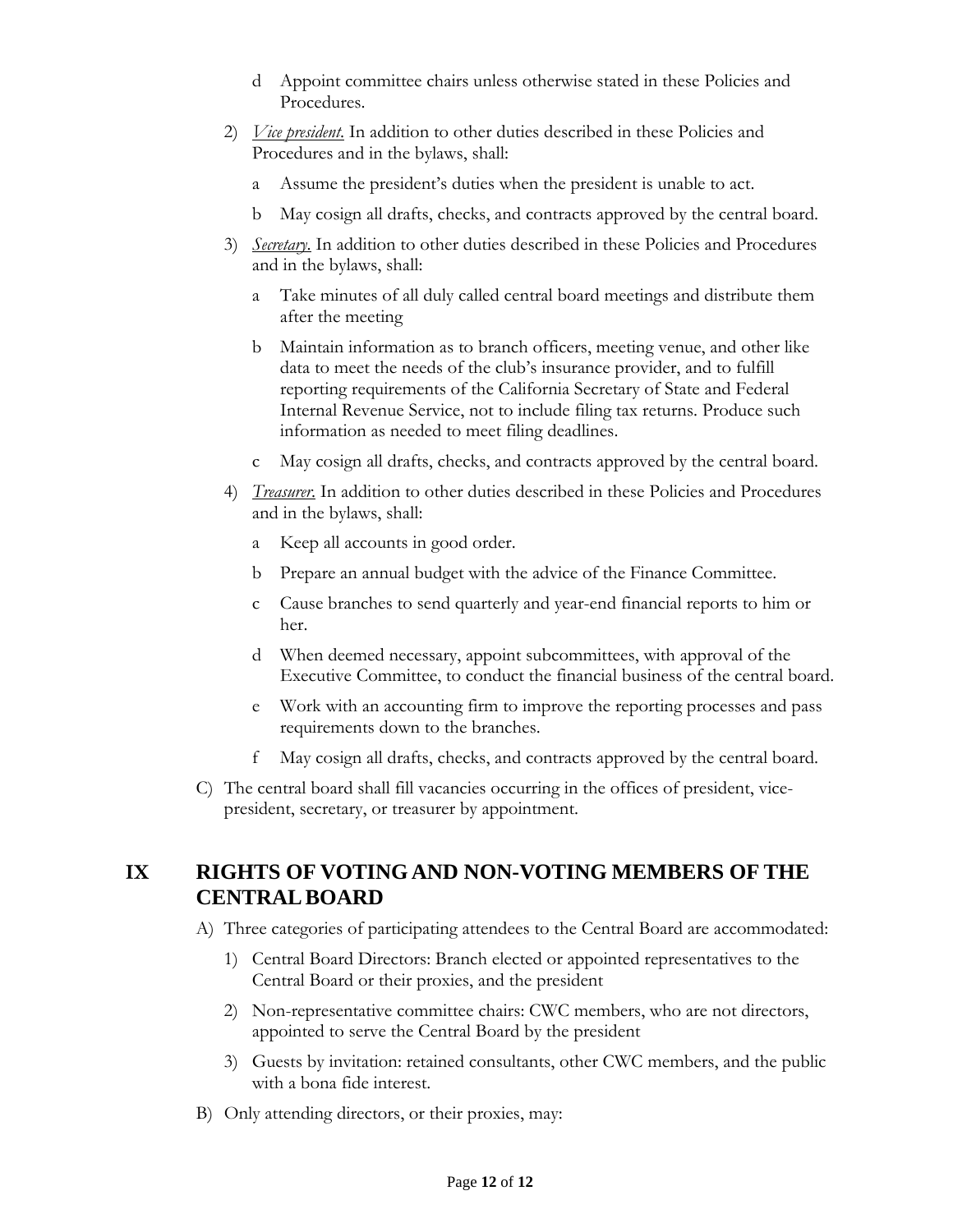- 1) Participate in discussion related to a motion, either in face-to-face meetings or on the E-business Forum
- 2) Vote on motions proffered during official central board meetings or advanced via the e-business process; or cast ballots during elections.
- C) Attending directors, or their proxies, are entitled to cast one vote representing the consolidated opinion of their branch.
- D) With presidential permission, non-directors having pertinent information that may constructively impinge on non-legislative discussion may participate in face-to-face meetings and on the calwriters.com website discussion forum.

# **X ELECTIONS**

A) The representatives to the central board shall elect central board officers each year at the July meeting.

The normal term-of-office for all officers is one year or until a successor is elected.

- B) In January of each year, the president shall appoint the chair of the Nominating Committee subject to approval by the central board. The chair shall not be from the president's home branch.
	- 1) The chair may enlist as many members from the central board as the chair deems necessary.
	- 2) The nominating committee shall solicit candidates for the positions of president, vice president, secretary, and treasurer, as follows:
		- a Candidates must be from different branches.
		- b Candidates for president and vice president must be active members of their respective branches.
	- 3) Candidates for president and vice president must have served at least one year in the previous five on the central board.
	- 4) The candidate slate may have more than one name for each position. In the event the Nominating Committee Chair and/or any member of the committee decides that they wish to be a candidate for any of the offices of the central board, they will so notify the president and the central board immediately and no later than two weeks prior to the date of election.
	- a Such notification shall carry with it an immediate resignation as the chair and/or member of the Nominating Committee.
- C) In April, the Nominating Committee shall present the slate to the central board. *The Bulletin* editor shall include the Nominating Committee's slate in each issue of *The Bulletin* published between April and the elections in July.
- D) In July, the president shall yield to the chair of the Nominating Committee for the purposes of soliciting further nominations for the four positions from the central board. Any one making a nomination from the floor must have written permission from that person.
- E) The chair shall declare election by acclamation when only one name appears on the slate for an office.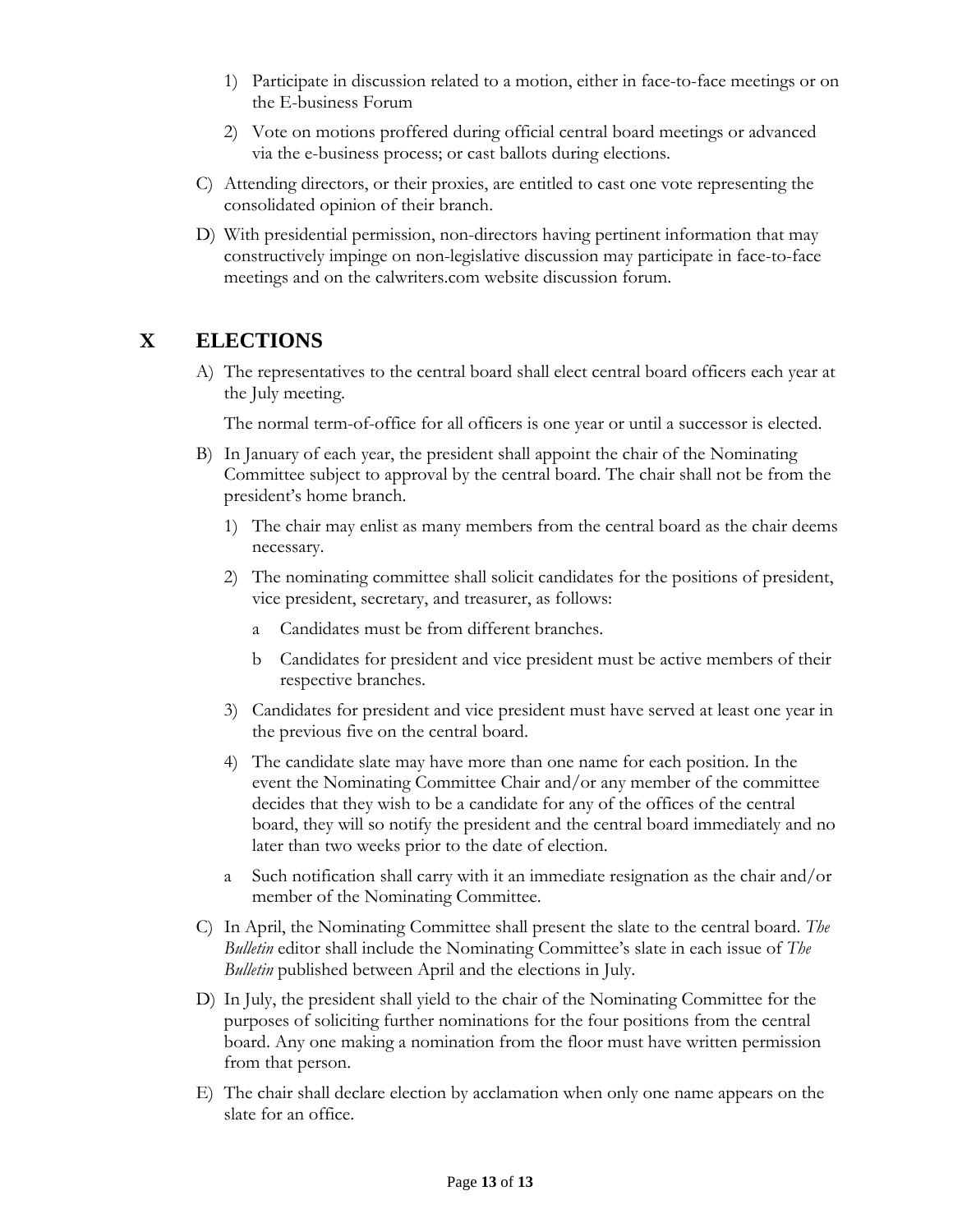- F) In the event that two or more candidates contest a position, the chair shall conduct an election by secret written ballot. The chair shall appoint a teller to distribute, collect, and count ballots, as follows:
	- 1. The chair shall give each candidate five minutes to speak to the assembly before the teller distributes ballots.
	- 2. The teller shall tally and announce the results of the voting to the central board.
- G) The elected officers shall assume their duties at the end of the July meeting.

## **XI COMMITTEES AND SPECIALTY DIRECTORATES**

- A) The president shall appoint the committee chairs and specialty directors necessary to the conduct of business of the central board. The president shall be an ex-officio member of all committees and directorates except the Nominating Committee.
- B) Except where this document assigns the position, the president may establish other committees, directorates, and chairs, subject to approval by the Central Board. Chairs and directors other than finance and bylaws, may be selected at large from branch membership.
- C) The president may retain or appoint special consultants to the board for a specified time.
- D) All appointments or retentions must have the approval of the central board.
- E) Standing Committees.
	- 1) Executive
		- a The central board elected officers and one member-at-large approved by the central board shall comprise the Executive Committee. The president shall chair the committee.
		- b The president fills the position of member-at-large on the Executive Committee by appointment subject to central board approval.
		- c The central board shall charge the Executive Committee with handling dayto-day corporate business that in the Executive Committee's opinion it cannot defer to the next duly called central board meeting. For that purpose, the central board authorizes the committee to use the discretionary funds approved in the corporate budget for CWC business.
		- d The committee may not enter into any contract in excess of \$500 without central board approval.
		- e The president shall report all Executive Committee actions at the next duly called central board meeting.
	- 2) Membership
		- a The president shall appoint the chair of the membership committee subject to approval by the central board.
		- b The chair shall collect membership renewals, new member applications, and requisite fees from each branch. After verifying that the correct fees were paid, the chair shall forward the money and appropriate forms to the central board treasurer.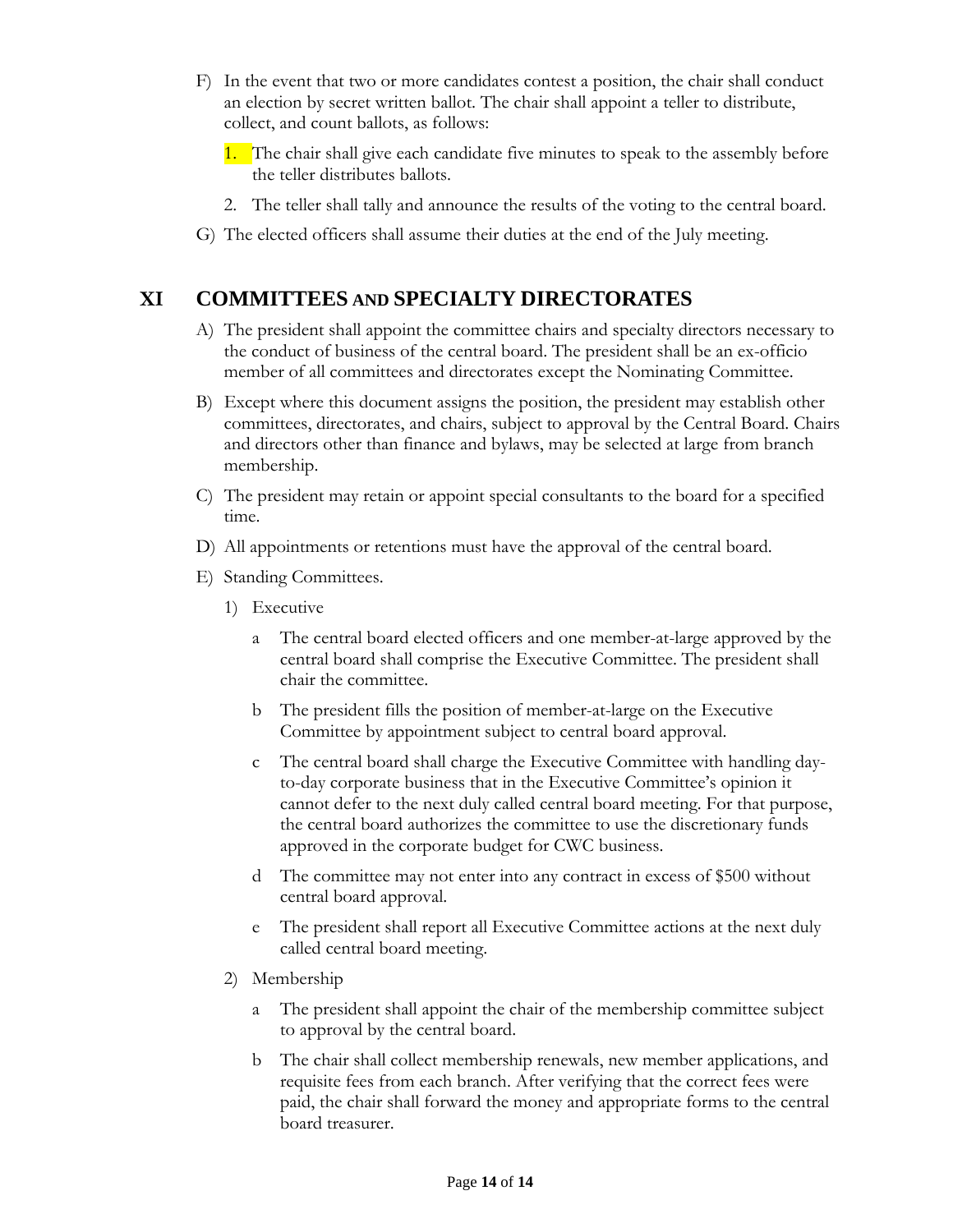- c The chair shall provide the addresses for *The Bulletin* mailings.
- d The chair shall assist the secretary in maintaining the official CWC membership roster and shall provide quarterly membership updates to the central board with copies of the complete roster to the President and Secretary.
- e The chair may, with the approval of the central board, create subcommittees to deal with membership matters.
- 3) Bylaws, Policies and Procedures, and Standards
	- The Bylaws Section.
		- (i) The committee shall conduct a comprehensive bylaws review every fourth year. The committee shall notify the central board when the Bylaws require change.
		- (ii) In the interim, the central board shall vest the committee with the responsibility of reviewing change proposals made by branches or representatives under the provisions of the constitution and bylaws and make a recommendation to the central board for action.
		- (iii) The committee shall review bylaws submitted by candidates for new branch charters to assure they conform to the corporate constitution, bylaws, and policies and procedures.
		- (iv) Branches shall submit changes of their bylaws to the committee to assure those changes conform to the corporate constitution, bylaws, and policies and procedures.
		- (v) Except for resolving conflicts, neither this committee nor the central board may dictate changes or modifications to branch bylaws.
		- (vi) The committee chair shall serve as central board parliamentarian.
	- b The Policies and Procedures Section.
		- (i) The committee shall assist the secretary in maintaining the Policy and Procedures manual and providing copies to branch representatives, the webmaster, and to other members of CWC when requested through their representative or the Executive Committee.
		- (ii) The committee shall provide assistance, when requested, in constructing changes to the P&P.
	- c The Ethics and Standards Section.
		- (i) The committee will recommend standards on a case-by-case basis as issues arise with the aim of developing an evolving code of standards.
		- (ii) Officers, directors, and event chairs must show personal integrity, must be free of conflicts of interests, and carry out their duties in a professional manner.
- 4) Finance

The central board treasurer shall chair the Finance Committee and may create any necessary subcommittees.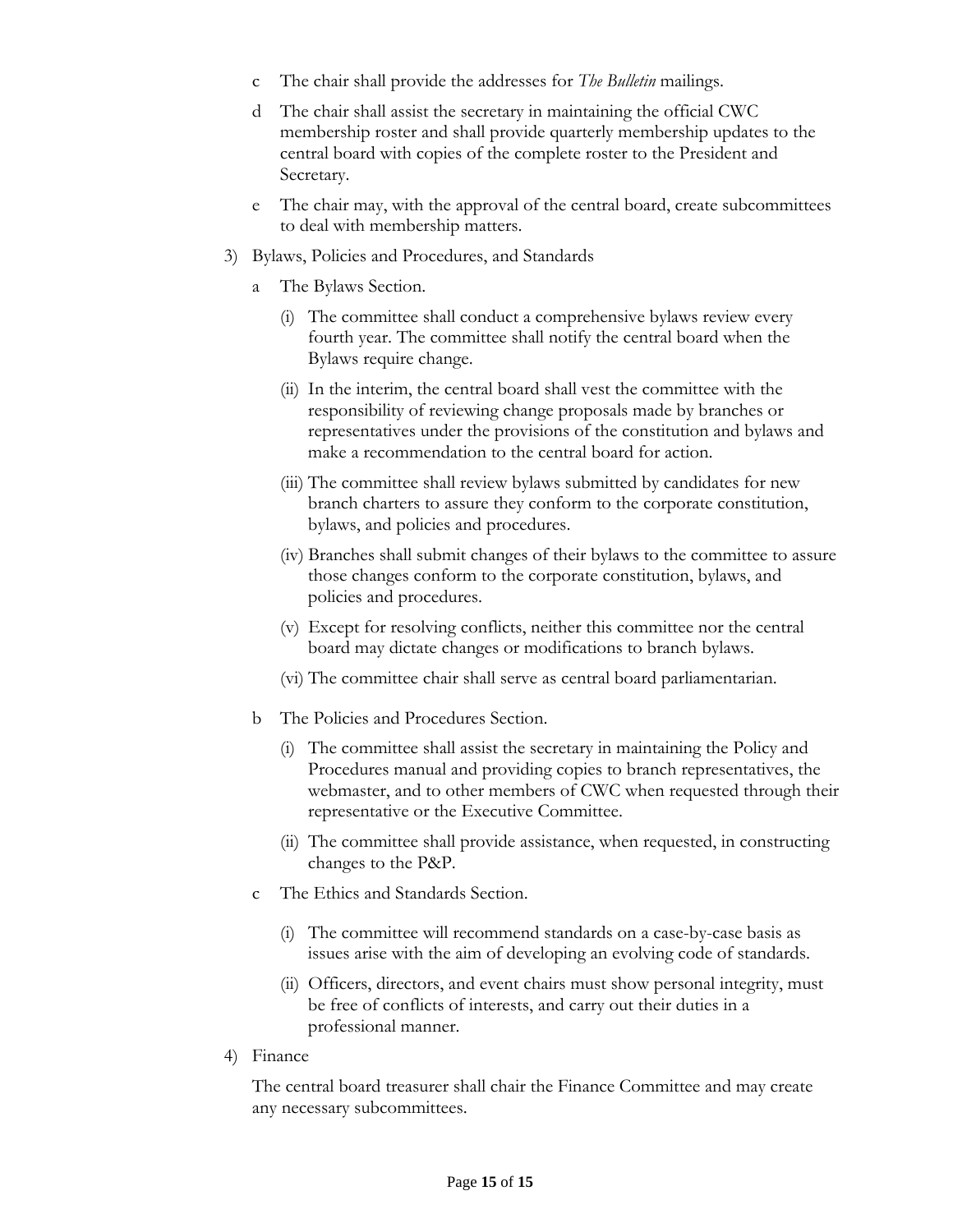The treasurer may recruit as many central board members for the committee as deemed necessary to conduct the CWC fiscal affairs within its constitution and bylaws and the California and United States nonprofit corporate laws and rules.

- a The committee shall meet quarterly before the central board meeting to develop its report and resolutions for the central board. The chair may consult with committee members between meetings, as deemed necessary. The central board charges the committee with the responsibility to review quarterly financial reports and make recommendations to keep the corporation solvent.
- b In July of each year, the committee shall present a budget to the central board for the coming fiscal year. The central board shall vote to approve or modify the budget at the same meeting.
- 5) Branch Development

The president shall appoint a Branch Development Chair. The vice president shall be a member of the committee. The committee shall investigate and contribute to:

- New branch development
- $\blacksquare$  Troubled branch problem-solving and/or renewal
- a The committee will advise and assist in the forming of new branches, provide model documents, techniques for achieving an appropriate membership, process and methods of operation, may assist in acquiring meeting venues, and instilling the mission of the CWC. See New Branch Development Section
- b The committee is also charged with identifying and providing suggested solutions to existing branches with significant problems. The committee shall be the first line of central board involvement with regard to assisting troubled branches with offers of substantive value; and operate with the notion that early discovery and assistance leads to better solutions.
- 6) *The Bulletin*
	- a The official newsletter of the CWC shall be *The Bulletin*.
	- b The editor of *The Bulletin* shall chair this committee. The chair may recruit other members of the CWC to assist in production and circulation.
	- c *The Bulletin* shall be produced bimonthly and mailed to all members in good standing and certain other people and agencies that the editor deems will further the purposes of the CWC.
	- d Advertising and sponsorship for *The Bulletin* is encouraged, but it must conform to Publication 417 of the United States Postal Service for nonprofit organizations.
	- e Branches are encouraged to submit information to the editor for publication in *The Bulletin,* but the editor is the sole authority on what is printed and may edit the material for length and content.
	- f Branches may advertise local events, such as conferences, workshops, and other activities by having inserts included in *The Bulletin*, but shall reimburse the central board for the direct expense, not including postage, of the printing.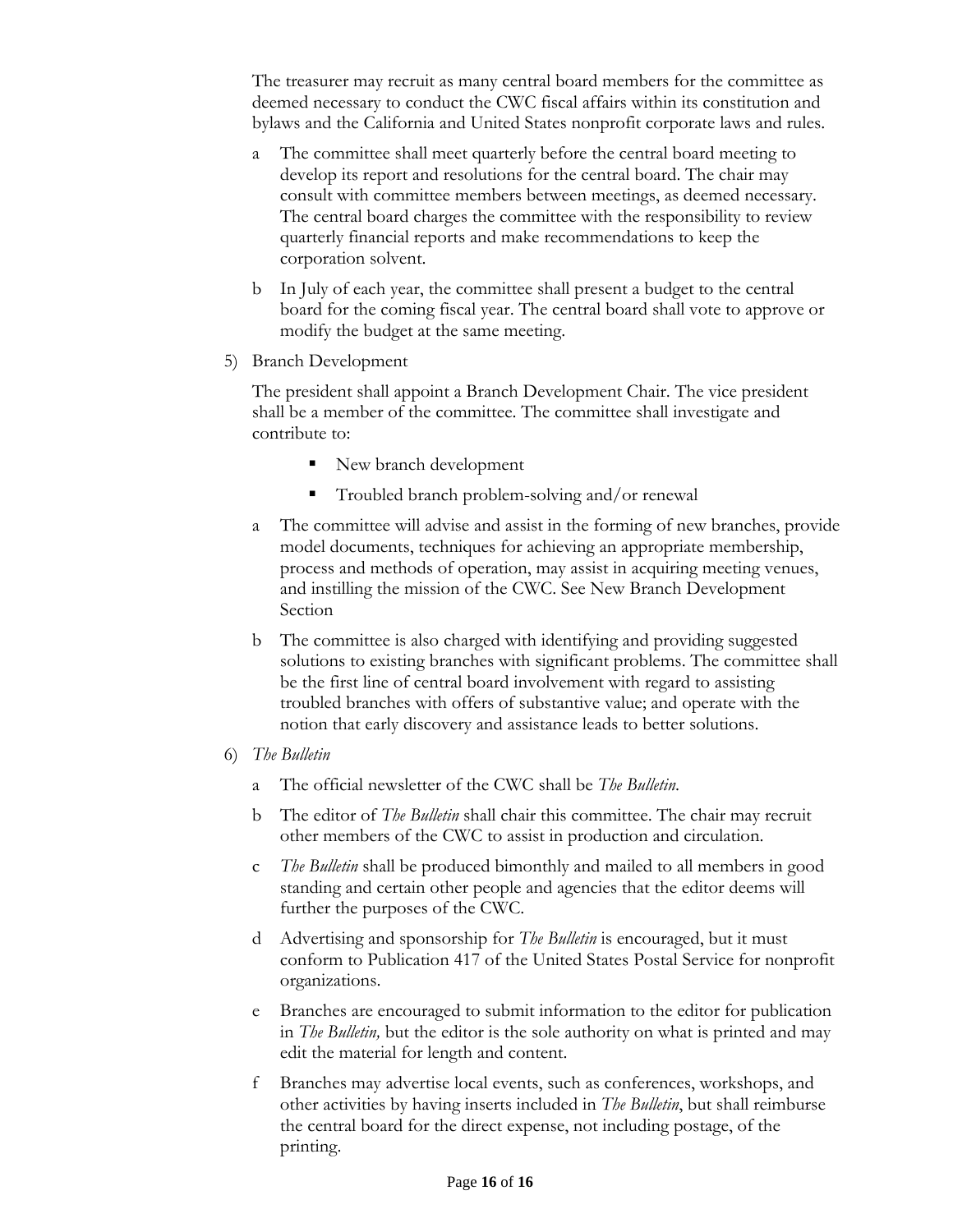- 7) Scholarship
	- a The Scholarship Committee (the Committee) shall comprise at least five active members of California Writers Club (CWC). Committee members need not be representatives to the central board. The central board president shall appoint the committee's chair subject to ratification by a majority vote of the board.
	- b The scholarship fund will be a set-aside (reserve) of the central board treasury. At the end of each fiscal year, one-half of any uncommitted general funds, one-half of any investment dividends and interest, one-half of any net income for conferences and contests, and one-half of any net income from any other fund raising efforts of the central board shall be transferred to the scholarship fund. CWC will award scholarships when in the committee's opinion the scholarship reserve has accrued sufficient funds. The committee shall seek to supplement the scholarship fund with grants, donations from the membership, and members' endowments.
	- c The committee may not use funds derived from grants for administrative purposes. The committee may not use more than 20 percent of the scholarship fund, excluding grants, for administrative costs including solicitation of funds and grants, and travel and per diem for committee members. The use of the scholarship fund, excluding grants, for any other purpose shall require approval by a three-fourths vote of the central board or two-thirds of the general membership.
	- d The committee shall determine the criteria for scholarship but those criteria must include the requirement for candidates to prove a sincere desire to pursue writing as a career by presenting significant work in progress at the time of application. The committee has the discretion to signify a specific genre for a scholarship but shall not choose a specific genre more than once in any three-year period.
	- e The committee may give priority to candidates applying for scholarship to California colleges and universities and the committee may award scholarships for postgraduate education.
	- f When the committee determines that sufficient funds are available to award a scholarship of \$3,000 or more, the central board shall invite each CWC branch to propose one scholarship candidate to the committee.
	- g The committee shall select the final candidate and present its choice to the central board for majority approval.
	- h These articles, once adopted, may be changed only by a three-fourths vote of the central board provided the secretary notified all representatives of the proposed changes in writing no less than one month before a duly called meeting of the body to allow representatives sufficient time to canvass their respective branches for direction.
- 8) Outreach
	- a This chair may work in tandem with the public relations and publicity chair. The committee is responsible for providing specific action and events related to assisting branches with:
		- (i) Recruitment and education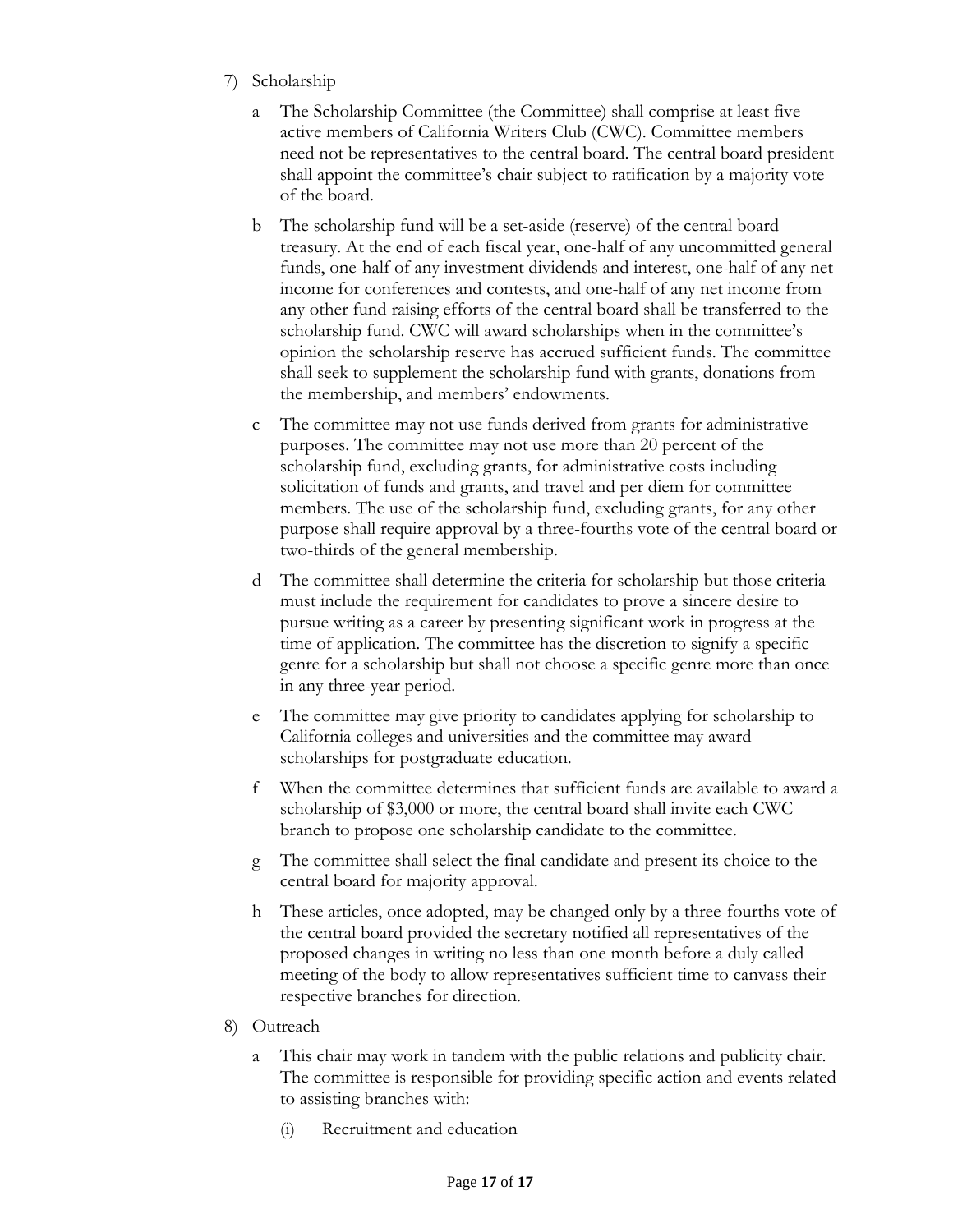- (ii) Writing and publication opportunities
- (iii) Funding sources
- (iv) Providing writing feedback opportunities and agent and editor feedback and consulting opportunities
- (v) Invigorating and inspiring writers both within and outside CWC
- (vi) May also engage in fostering Central Board activities in conjunction with or in support of adjacent interests as in book fairs, contests, conferences, etc.
- 9) Ad Hoc Committees—the president may create and appoint chairmen, subject to ratification of the central board, for such other committees as may be necessary for the operation of the central board.
- F) Public Relations and Publicity Directorate (PR&PD)
	- 1) A CWC member shall be appointed Director of the PR&P Directorate who may recruit up to two additional members as staff. The Director shall be a non-voting, advisory member of the Executive Committee.
	- 2) The Director shall act as gatekeeper for all public notices describing, defining, or referring to, in an expository manner, the CWC as a state organization. This responsibility excludes Branch and Regional specific broadcasts.
	- 3) As gatekeeper the Director and staff will:
		- a Actively approve all state website posting and
		- b Be cognizant of and assure consistency in Club representation with regard, but not limited to:
			- (i) The Bulletin (the CWC official newsletter)
			- (ii) The CWC Literary Review
			- (iii) State sponsored representations at trade shows (excludes exclusive Branch and regional organization presence.
	- 4) The PR&P Director shall continually direct the activities of the CWC Webmaster, guiding state website design and maintenance, and assuring appropriate content and currency.
	- 5) The PR&P Director shall also see to
		- a Reasonably current media-access contact information and its availability to branches
		- b The generation and placement of public relations and promotional message in various media and formats, enhancing the Clubs presence among its various public communities and branches
		- c Establishing and maintaining relations with related government and NGOs, so as to foster exchange and garner support
		- d Maintaining an awareness of CWC events and activities so as to involve branches when opportunity presents.
	- 6) The PR&P Director shall coordinate financial requirements with the Central Board Treasurer, so that a line item for PR&P is included in annual budget planning.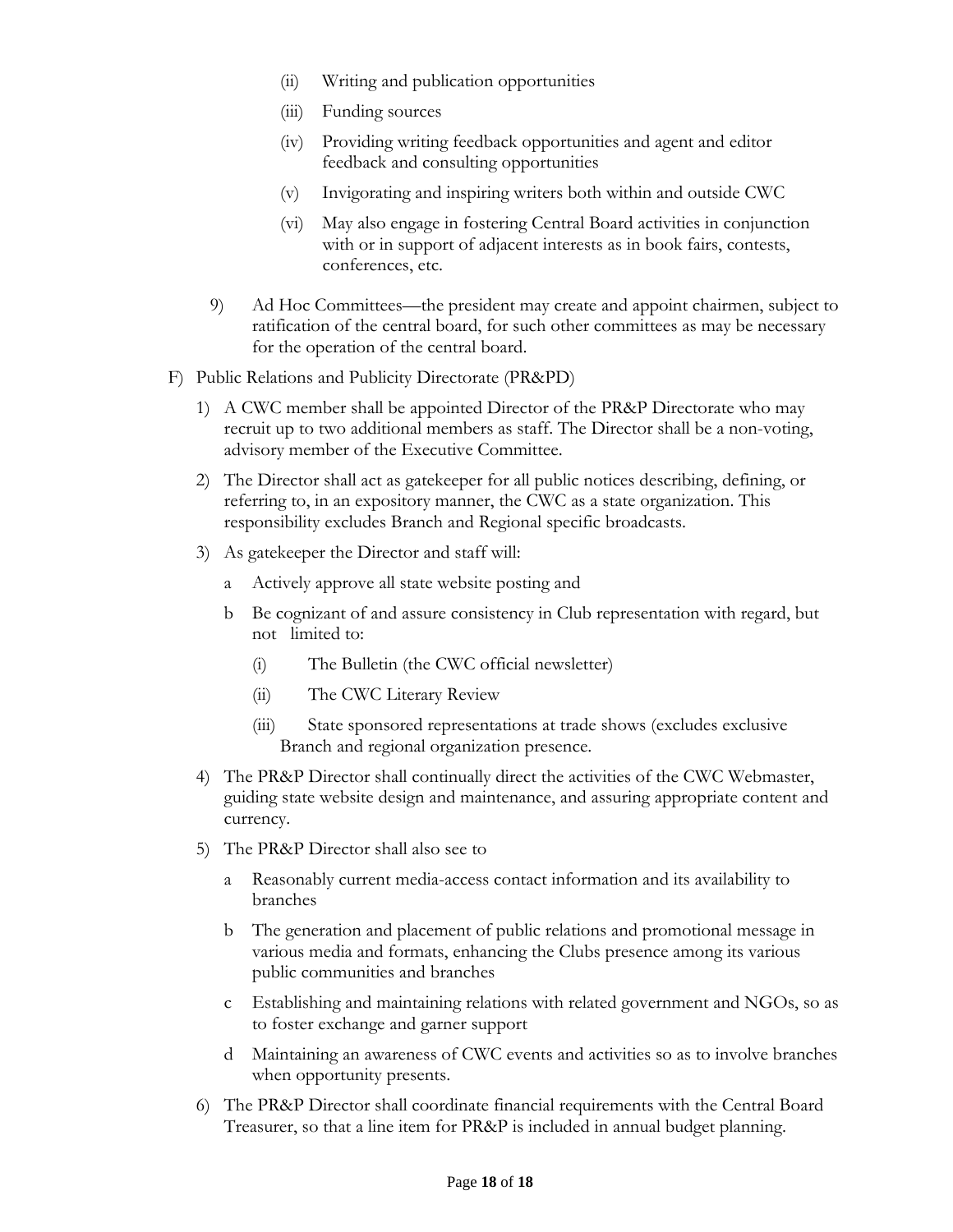## **XII BRANCHES**

A) The number and method of electing officers within a branch shall be according to its bylaws.

Within two weeks after an election, the branch president shall send a list of branch officers and directors to the central board secretary. For each member of the branch board of directors, the list shall include:

- Position
- Name
- Postal mailing address, city, state, and ZIP Code
- Telephone number
- E-mail address.
- B) Each branch is entitled to one representative on the central board. The representative shall be a member in good standing of the branch.
- C) Each representative is responsible for communication between the central board and his/her branch.

# **XIII NEW BRANCH DEVELOPMENT**

- A) When a group of writers expresses interest in creating a new branch, CWC shall quickly and earnestly respond in writing.
- B) The Branch Development Committee shall be responsible for guiding and assisting in the development of new branches. In case of conflict of interest concerning a candidate branch, a committee member will recuse himself and central board will approve another committee member. The committee may delegate the authority specified in item 4 to another member of the central board from an existing branch closer to the prospective group..
- C) The minimum requirements for branch formation are:
	- 1) The group must have a minimum of 30 primary members. Of these, more than half must qualify for active membership, and the others as associates. Supporting members do not count for this purpose.
	- 2) The group must meet the criteria of balance, which states that the number of associate members shall not exceed the number of active members. For active members, the candidate branch must provide documentation of published work to the committee. Once a branch is approved for charter, accreditation of active members is handled locally by the branch.
	- 3) The group shall have been meeting regularly for six months and recording minutes.
	- 4) A delegation from the group shall meet at least once with a member of the central board designated by the committee to discuss CWC's bylaws and policies and procedures.
		- a Prior to or after this meeting, the candidate branch will submit to the committee a letter of intent, to include 1) two contact names in full, along with address, phone number and e-mail address; 2) proposed branch name;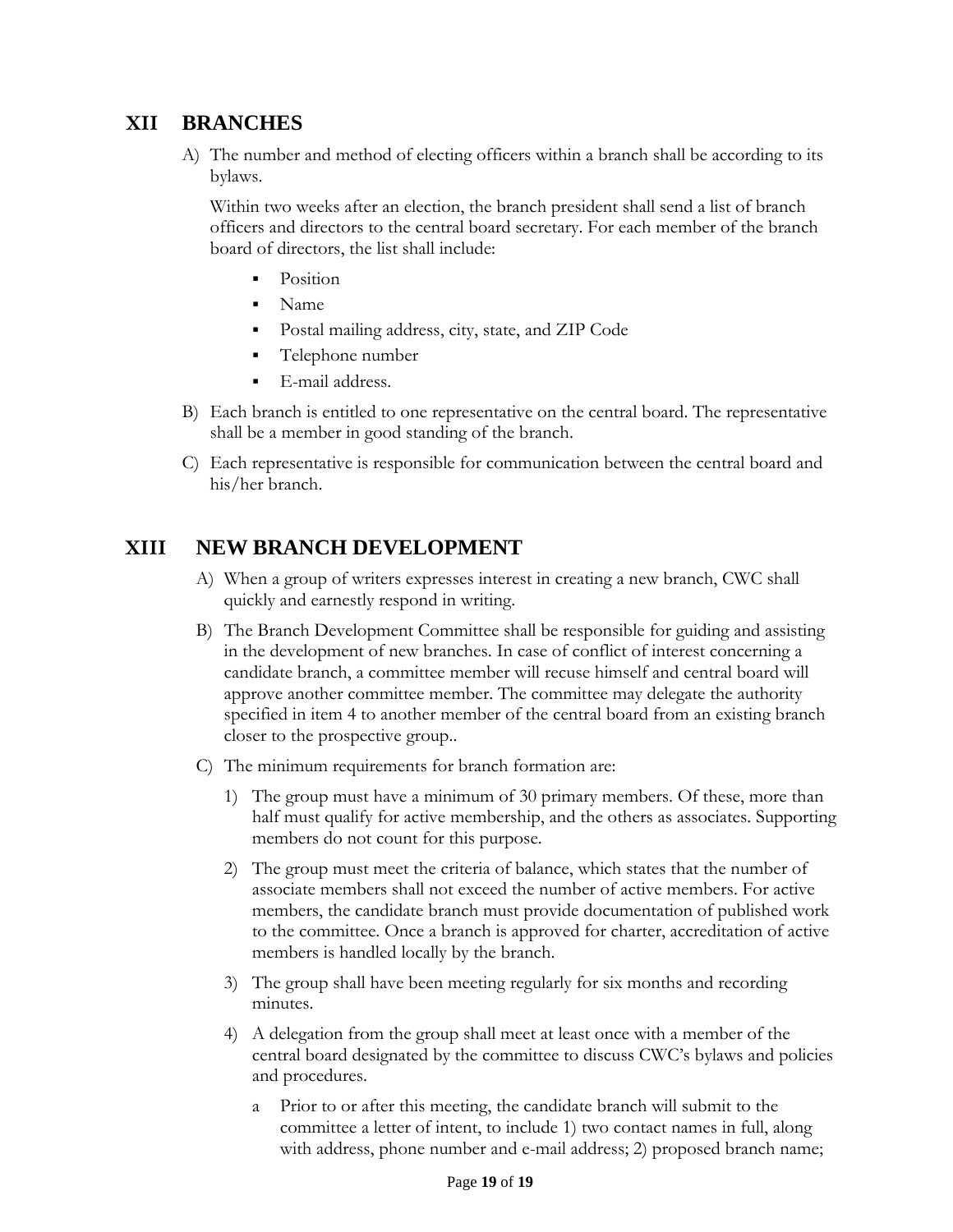3) geographic area of expected membership recruitment (e.g. city or cities and/or county).

- b The committee will acknowledge receipt of letter of intent and indicate to candidate branch whether information received is sufficient for continuing the process toward charter.
- 5) The group shall then submit an application for charter, to include: 1) local branch bylaws, which shall conform to the bylaws and policies and procedures of the central board; 2) final proposed name of branch; 3) geographic area of member outreach; 4) list of 30 or more proposed members, more than half of which must be active members per definition in current CWC policies and procedures as shown in supporting documentation; 5) minutes of six months of regular meetings; 6) intended meeting place.
	- a Upon recommendation by the committee, the Executive Committee shall invite one representative of the candidate branch to the next central board meeting in their region.
	- b The committee chair shall introduce the candidate branch with a recommendation for charter and request approval from the central board.
- 6) With the central board's approval and payment of dues and enrollment fees, the group shall become a branch of the corporation.
- 7) The new branch shall accept responsibility for active participation on the central board and in certain joint activities of CWC, such as conferences, workshops, and recognition of California Writers Week.

In return, the branch will be issued a certificate of charter and entitled to all benefits of CWC membership.

D) Any group of local writers, which already exists as an organization, with bylaws, an established membership protocol, and wishes to petition for a charter as a branch of CWC, shall be considered on an ad-hoc basis by the central board.

#### **XIV CWC LOGO**

- A) When used, the CWC logo must appear in the exact form described in the constitution. The lettering style must remain exactly as displayed on the historic woodcut by Perham Nahl. No person shall use the CWC logo in any way that is not in the best interests of the CWC, its purposes, and its ideals. The central board is the final authority for use of the CWC logo.
- B) Branches must use the CWC logo for identifying club affiliation. When used in conjunction with a branch's individual logo, the CWC logo must appear to the left or above the other logo and must be at least the same size.
- C) With permission from the central board, CWC members-in-good-standing may use the logo on their personal stationery or website. When used on a website, the logo must provide a hyperlink to the CWC website at www.calwriters.org.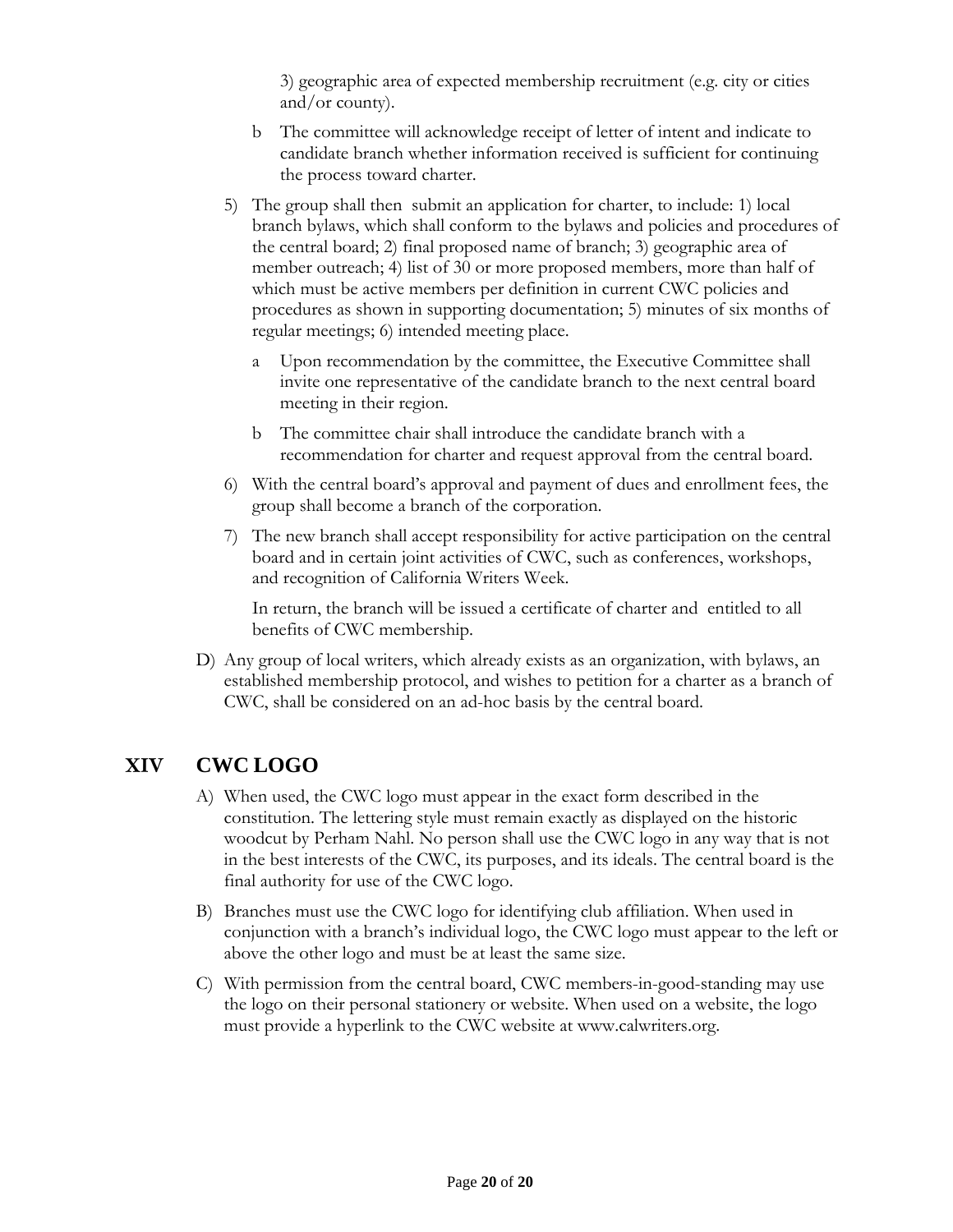# **XV INVESTMENT MANAGEMENT**

- A) CWC may invest accrued funds. The CWC shall diversify the invested funds so that no less than fifty percent of the holdings shall be kept in low-risk investments, the remainder may be placed in moderate-risk investments
- B) At its discretion, the central board may place the excess funds with an investment manager; otherwise, the central board treasurer shall conduct the management.
- C) The central board shall use revenues from investments to further the purposes of the club.

# **XVI REIMBURSEMENT POLICY**

- A) Eligibility: the following people may be reimbursed for CWC-related out-of-pocket expenses subject to the terms of this article/section.
	- 1) Members of the Central Board and their proxies.
	- 2) Consultants, non-CB members of CWC and others invited by the CB to attend meetings or assigned club-related tasks subject to pre-approval by the Executive Committee or central board.
- B) Items eligible for reimbursement
	- 1) CB meeting expenses.
		- a Transportation: the least costly available method that does not put an undue burden on travelers.
			- (i) Air, train and personal car are approved methods. Cars rentals are excluded from reimbursement. Air reservations must be booked no earlier than six weeks and no later than one month before a meeting date, excepting case of emergency meeting or with pre-approval of the Executive Committee or central board.
			- (ii) Car mileage round trip from home to the meeting or to the airport or train station at the rate of \$0.40 per mile.
			- (iii) Taxi or shuttle fare round trip from hotel to airport or train station when free service is not available.
			- (iv) Overnight parking fees at airports or train stations.
			- (v) Highway tolls for drivers.
			- (vi) Reimbursement for add-on fees resulting from changes in itinerary, missed connections or failure to use a ticket requires Executive Committee approval. Requests must be submitted within 30 days of the travel date and will be handled on a case-by-case basis. The decision will be based on the reason for the change. Expenses incurred by central board changes will be reimbursed.
		- b Lodging: Saturday night lodging for the class of accommodations arranged by the President will be paid directly by CWC for those who generally travel more than 100 miles to reach the meeting site by car, providing reservations are made in advance of the group rate deadline. Those making late reservations will pay the difference out-of-pocket.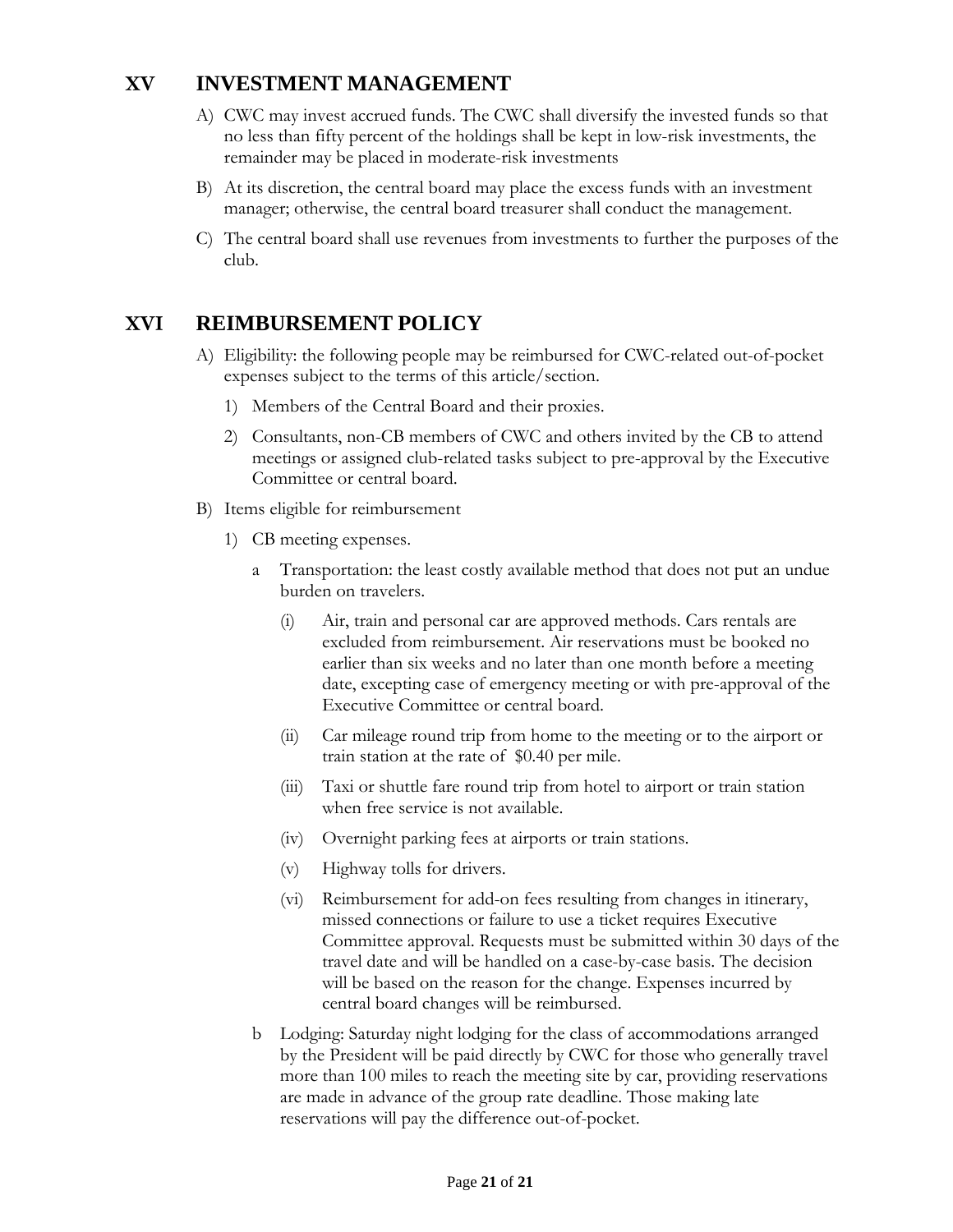- (i) Sunday night lodging may be pre-approved by the Executive Committee on request by those whose health and well-being are jeopardized or when deemed in the best interest of the Executive Committee. Requests must be made and approved more than one month before a meeting to assure availability of advance fares. The extra night will be paid by the traveler and reimbursed in accordance with the reimbursement procedure item III. and includes only the basic room rate.
- (ii) Room upgrades, entertainment and all other hotel services and personal expenses are the responsibility of the traveler.
- c Meals: CWC will pay directly for meals associated with a meeting on meeting day. No other meals will be reimbursed.
- d Miscellaneous: travel-related items such as gratuities for baggage handling, shuttle service, etc. that fall within generally accepted amounts for such services.
- 2) Non-meeting expenses: a variety of expenses incurred in the performance of assigned club-related work will be reimbursed at actual cost. These items include but are not limited to printing, copying, phone, mileage and other charges necessary to the task.
- C) Procedure for reimbursement. Reimbursement is limited to eligible parties who follow these procedures.
	- 1) When possible, reimbursement checks for meeting costs and non-meeting expenses up to \$25 incurred between meetings will be delivered at meetings provided the necessary paperwork is submitted at the start of the meeting and conforms with reimbursement requirements.
	- 2) Expense forms with copies of receipts attached must be delivered to the treasurer during a meeting. Some incidental items, such as gratuities, may not require receipts. The treasurer is authorized to determine eligibility. The officers will sign the reimbursement requests and the treasurer will deliver checks during the meeting. Expense requests delivered during meetings but lacking documentation must be delivered to the treasurer no later than 30 days after the meeting and will follow the procedure described in 3. below.
	- 3) Requests for reimbursement of more than \$25 incurred between meetings and all expenses incurred by those who do not attend meetings must reach the treasurer no later than 30 days after the expense is incurred.
	- 4) When further documentation is needed, the treasurer will advise the person and an additional 30 days will be allowed to submit missing data.
	- 5) Reps and others are responsible for requesting reimbursement and providing documentation in accordance with the terms of this article/section.

#### **XVII CONTRACTS**

- A) No member of the CWC may encumber the corporation with any financial obligation without the majority approval of the central board.
- B) The president and treasurer must sign all contracts.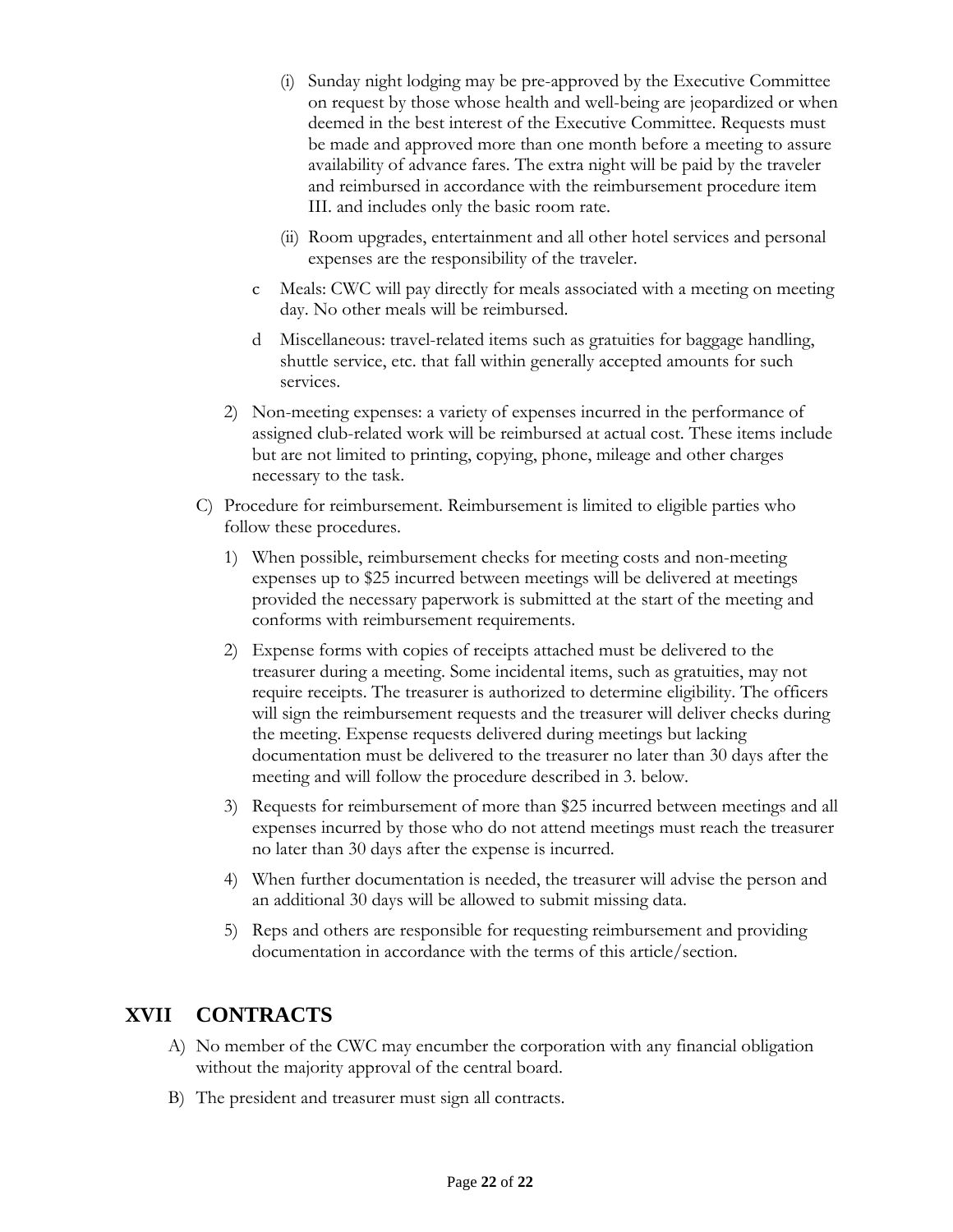# **XVIII EMPLOYEES**

- A) The CWC shall be an equal opportunity employer.
- B) The CWC is primarily a volunteer organization. If CWC must hire work due to the lack of sufficient volunteers, it shall hire independent contractors.

# **XIX INSURANCE AND ACCOUNTING**

- A) Insurance.
	- 1) The central board shall indemnify the corporation and its branches with insurance.
	- 2) The central board shall periodically review the insurance and determine if coverage should be increased or decreased.
	- 3) CWC shall carry insurance through an agent who specializes in insuring nonprofit organizations.
	- 4) The central board shall carry a directors and officers insurance policy for the central board.
- B) Accounting.
	- 1) The Central board shall provide the corporation and its branches with accounting services in compliance with nonprofit standards.
	- 2) All financial information submitted by the branches to the treasurer of the central board shall be only on forms designed by the board for financial reports, including balance sheet, income report, expense report, bank statements showing reconciliation, and any other documents requested by the state treasurer.
	- 3) Any branch that does not use the financial reporting forms and procedures established by the central board shall be liable for outside accounting fees that exceed the following guidelines: a) less than 50 members, 1 hour per quarter; b) 50-75 members, 1-½ hours per quarter; c) over 75 members, 2 hours per quarter.
	- 4) Any event that generates more than \$5,000 in gross income will require a separate account with the accounting firm hired by the central board and the branch or event shall pay the fees. The central board may grant exceptions.
	- 5) All branches are required to maintain signature cards for each account held at any financial institution with a minimum of two valid, current signatures.

# **XX SPECIAL AWARDS**

A) The Jack London Service Award.

- 1) The central board shall present a Jack London Service Award to designees selected by the branches bi-annually, beginning in 2007. The purpose of the award is to honor a member whose service to the CWC and/or a branch has been exemplary. The central board stresses that the merit of the award is in the service, independent of writing accomplishments. It is not mandatory that a branch designate a recipient simply because the opportunity exists.
- 2) Each branch may select one member designee. The means of selecting the recipient is at the branch's discretion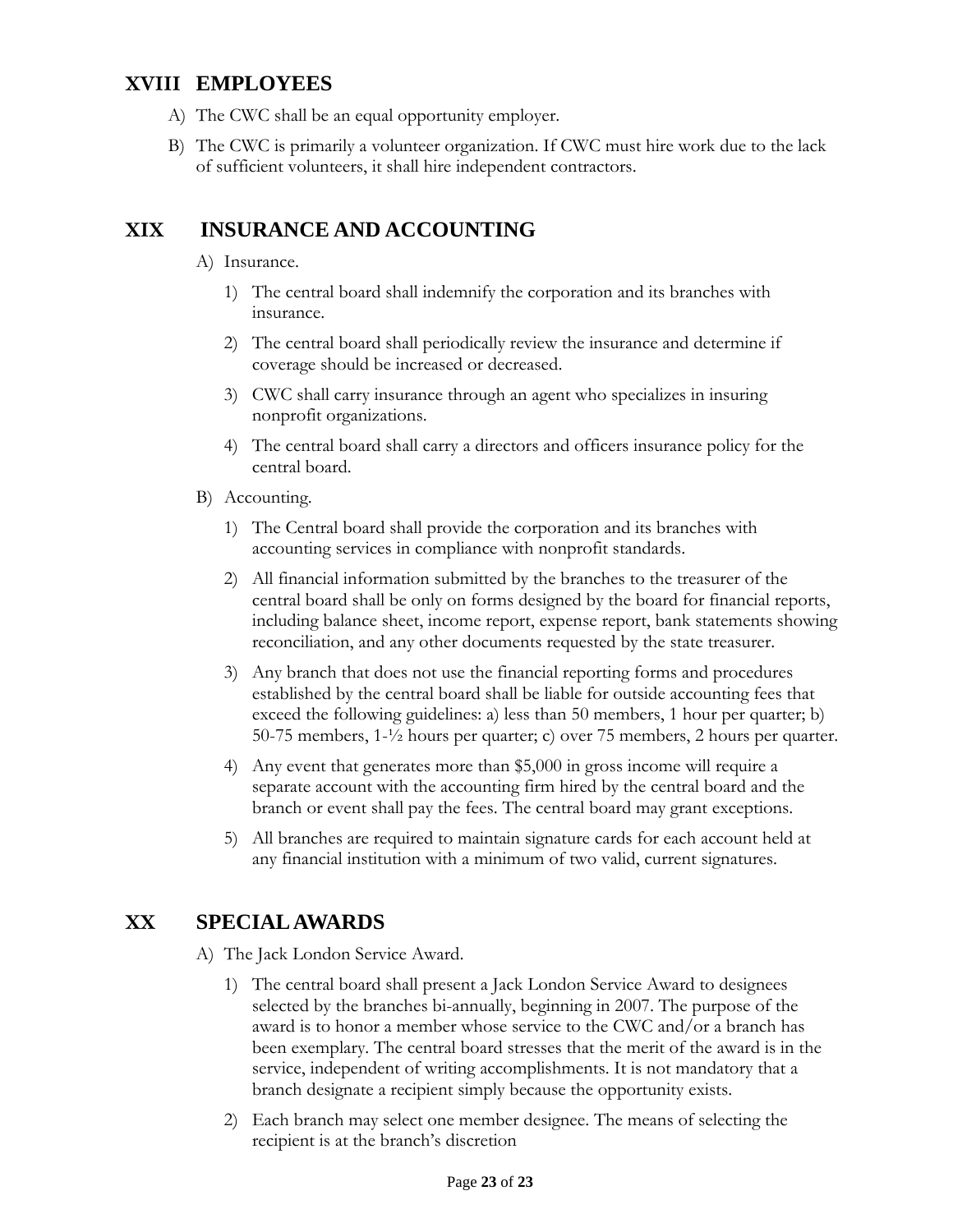- 3) The president shall present the awards at the annual corporate membership meeting.
- 4) An individual may receive the Jack London Service Award only one time.
- B) The Ina Coolbrith Award.

From time to time and when deemed appropriate, the central board shall bestow the Ina Coolbrith Award to a deserving member. The purpose of the award is to honor a member whose service to the CWC and/or the Central board has been exemplary.

#### **XXI WEBSITE — WWW.CALWRITERS.COM/WWW.CALWRITERS.ORG**

- A) The CWC website shall fall within the purview of the Public Relations and Publicity Directorate. The Central Board budget shall provide for design, hosting, and maintenance of the CWC website. The president shall appoint and or retain the webmaster with due consideration to the interests and recommendations of PR&P committee.
- B) The website shall provide historical and contemporary information to the public about the CWC and its various branches. The information provided to the public may include calendar events such as meeting time and places, workshops and conferences.
- C) Branches may be represented on the CWC website in one of two ways:
	- 1) The website will provide a hyperlink to the branch website, or
	- 2) The branch may have one page on the CWC website with its unique information. In the case of a unique page, the branch must also furnish an e-mail address for public contact.
	- 3) All branches with a website must include on their home page a disclaimer that any links from that site are not endorsed, approved, or reviewed by the CWC.
- D) Events and contests publicized on the website must be sponsored by:
	- 1) Other branches of the CWC
	- 2) Writing organizations in which CWC members are active.
	- 3) Writing organizations that are recognized or sponsored by accredited educational institutions, the CWC, or professional writing organizations.
- E) CWC will provide reciprocal links to:
	- 1) CWC branches.
	- 2) Free, writing-related resources that are of a professional quality.
	- 3) Publishing resources that do not charge reading fees, pay authors, and are legitimate online or print publications. The legitimacy of publications is based on the source of the information, such as trade-publication notices requesting stories or publications in which CWC members are involved.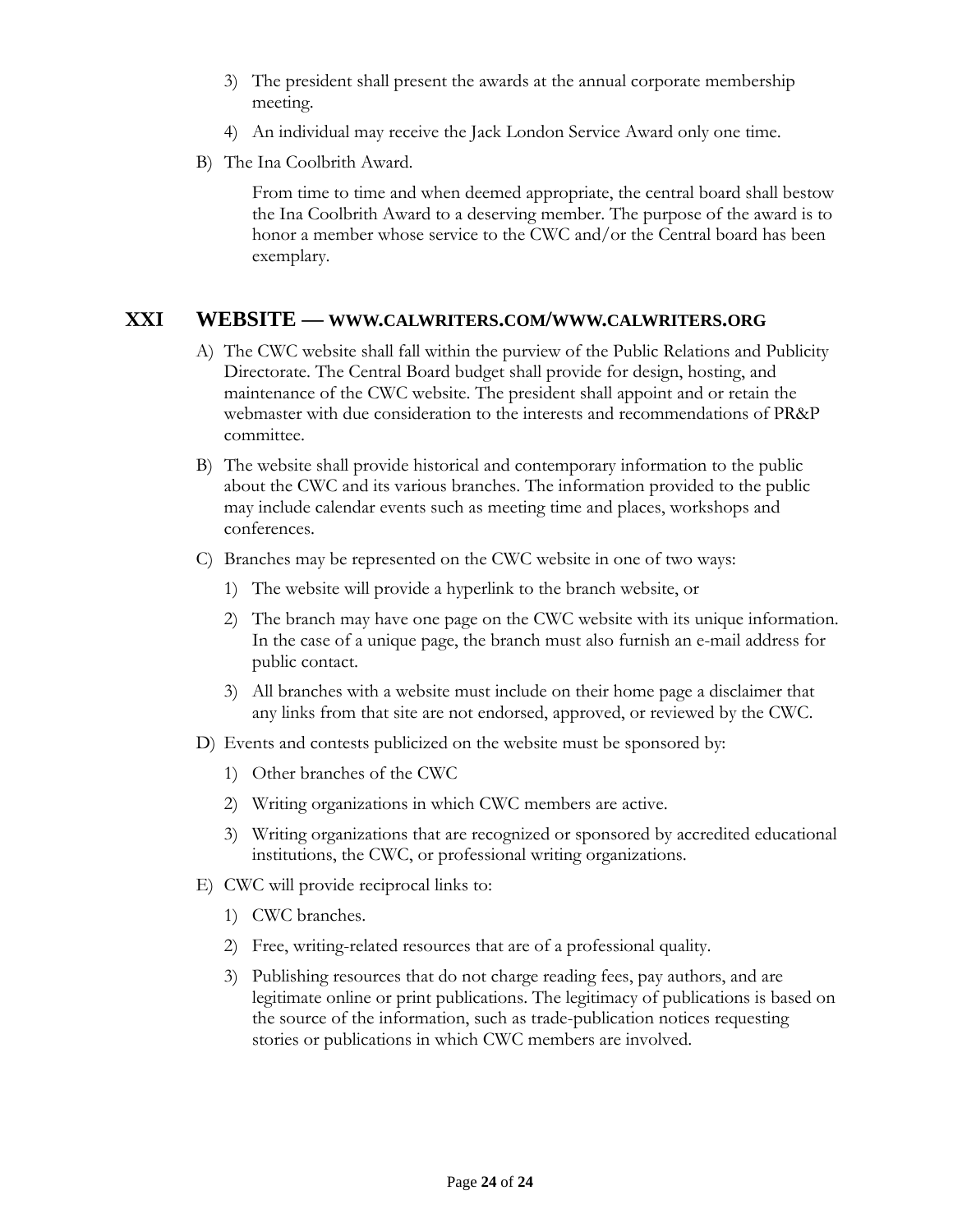# **XXII** *THE BULLETIN*

- A) The Bulletin shall be the official news publication of the CWC Central Board and be published and distributed occasionally when appropriate to highlighting or announcing Club news to all members
- B) The president shall appoint an editor, either as a standing committee member of the Central Board or as limited to a particular time or issue. The editor shall follow established policies approved by the central board and summarized below.
	- 1) Content shall be limited to news and announcement pertaining to activities benefiting from a broad membership distribution; such as the celebration of Jack London honorees, Corporate Constitution and Bylaw voting, Central Board elections, Central Board sponsored events, and other such articles and announcement. Other outlets, such as branch newsletters, the CWC website, and communiqué from Central Board Representatives is always a consideration.
	- 2) Photographs may be included when appropriate.
	- 3) Paid advertising may be acceptable if of benefit to members and is related to writing, publishing, the news precipitating a particular issue, and conforms to the United States Postal Service regulation for nonprofit periodicals.
	- 4) Distribution, hardcopy or electronic, may be as determined by branches via surveying their members
- C) Without specific permission from the Executive Committee, no payment will be made for any material printed in The Bulletin.
- D) While the First Amendment rights are and always shall be a prime concern, The Bulletin will not print gratuitous vulgarity, obscenity, or explicit sexual content."

## **XXIII The CWC Literary Review**

- A) A CWC Literary Review shall be published, and be a vehicle for promoting members' writing and the CWC reputation. It shall be of a high quality in form, content, and distribution eliciting pride for those included and enthusiasm from those reading.
- B) Organization The President will appoint a managing editor, or editors as committee chair, or chairs. The managing editor(s) will control content and form in accordance with policy (below) and be responsible to the Central Board, acting as publisher.
- C) Operation Managing editor(s) shall see to an objective review of submissions, assuring an unbiased selection of content quality representing a cross-section of category, style and member-authors. A concentrated effort will be made by the editors to achieve:
	- a. A high quality physical publication
	- b. Content reflecting the best of CWC authorship
	- c. Fairness in selection
	- d. Submission guidelines such that compliance is reasonable and easy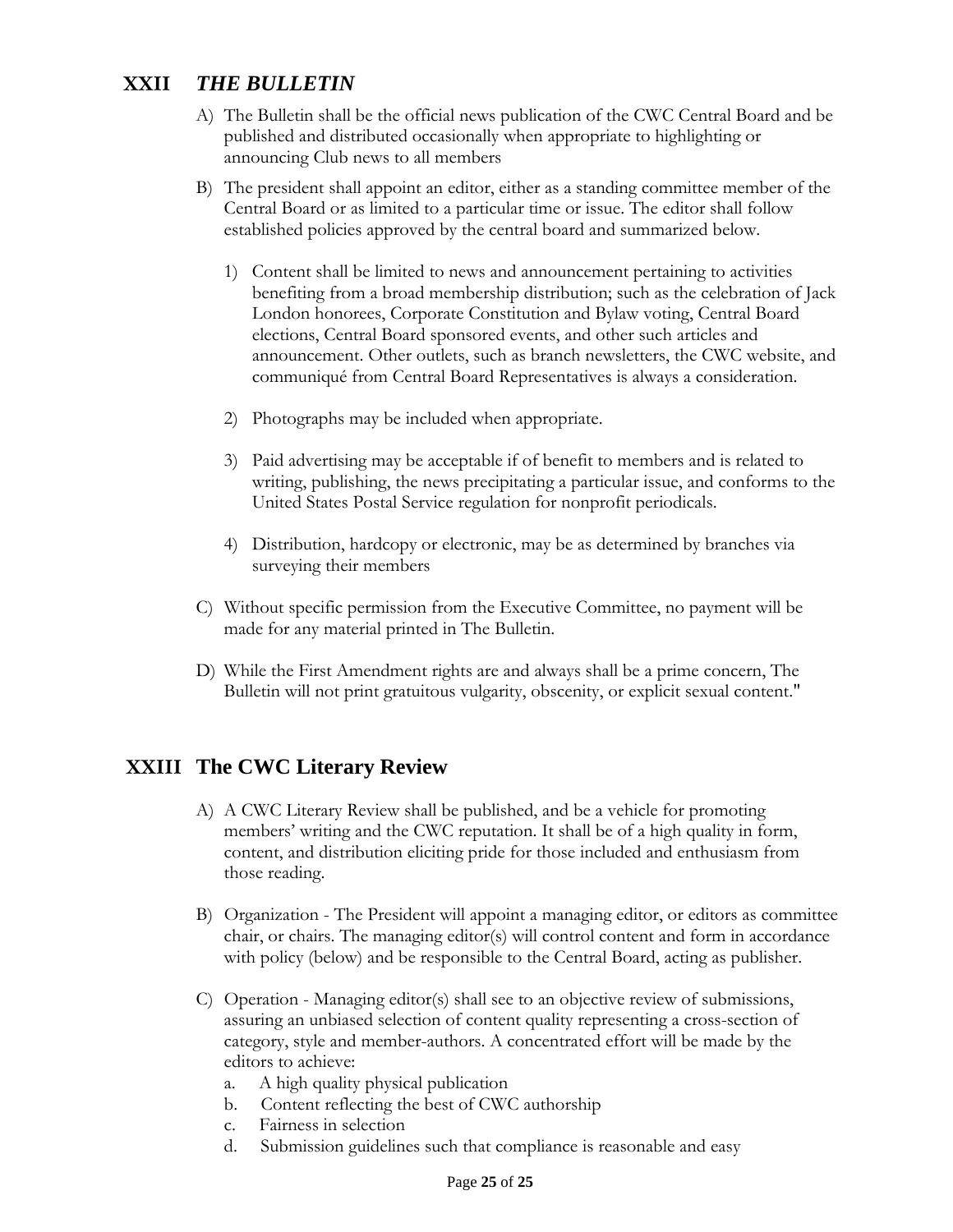- D) Content The Review will include members' work only, unless the Publisher authorizes a special inclusion for a work that can be judged of significant benefit to the Review.
- E) Policy The Review may contain, as limited by guidelines: poetry; fiction; and nonfiction in the from of essay, memoir, and article; photography and/or graphics may be included at the discretion of the managing editor(s). Excerpts from books may be accepted if the submission complies with guidelines and stands alone as a read.

Authors must possess and convey to the Review the rights to publish their submission one time. Previously published work may be submitted.

Content will not be limited except the following is deemed inappropriate to the Review and by way of editors' discretion will be rejected:

- a. Pornography
- b. Gratuitous obscenity or vulgarity
- c. Political or religious rants or proselytizing

Editing is not anticipated. Submissions must be ready to publish or will be rejected. However; pursuant to quality, minimal proofing changes not affecting message, but grammatically necessary, shall be the prerogative of editors and included in the rights conveyance statement.

F) Product and Distribution - The Review shall be printed on high-quality paper, using processes and equipment that produces the best in magazine-style product. It shall be no less than 25 and no more than 60 pages in length. It shall be published and distributed in hard-copy only, up to three times a year, to all members at no additional cost to them."

## **XXIV CALIFORNIA WRITERS WEEK**

The central board and branches shall recognize the third week in October every year as California Writers Week, resolved by the California State Assembly in a Legislative Resolution, September 4, 2003. The week shall be set aside to honor all California writers, past and present, for their contributions to society, and to encourage future writers.

#### **XXV ROSTER**

- A) The secretary is responsible for the official roster. The membership chair shall maintain the roster.
- B) For special events, the central board may make the official state roster available to branches.
- C) In January of every year, the membership chair shall send the official roster to each branch president. The branch president may authorize printing of the roster for all or any of the branch's members.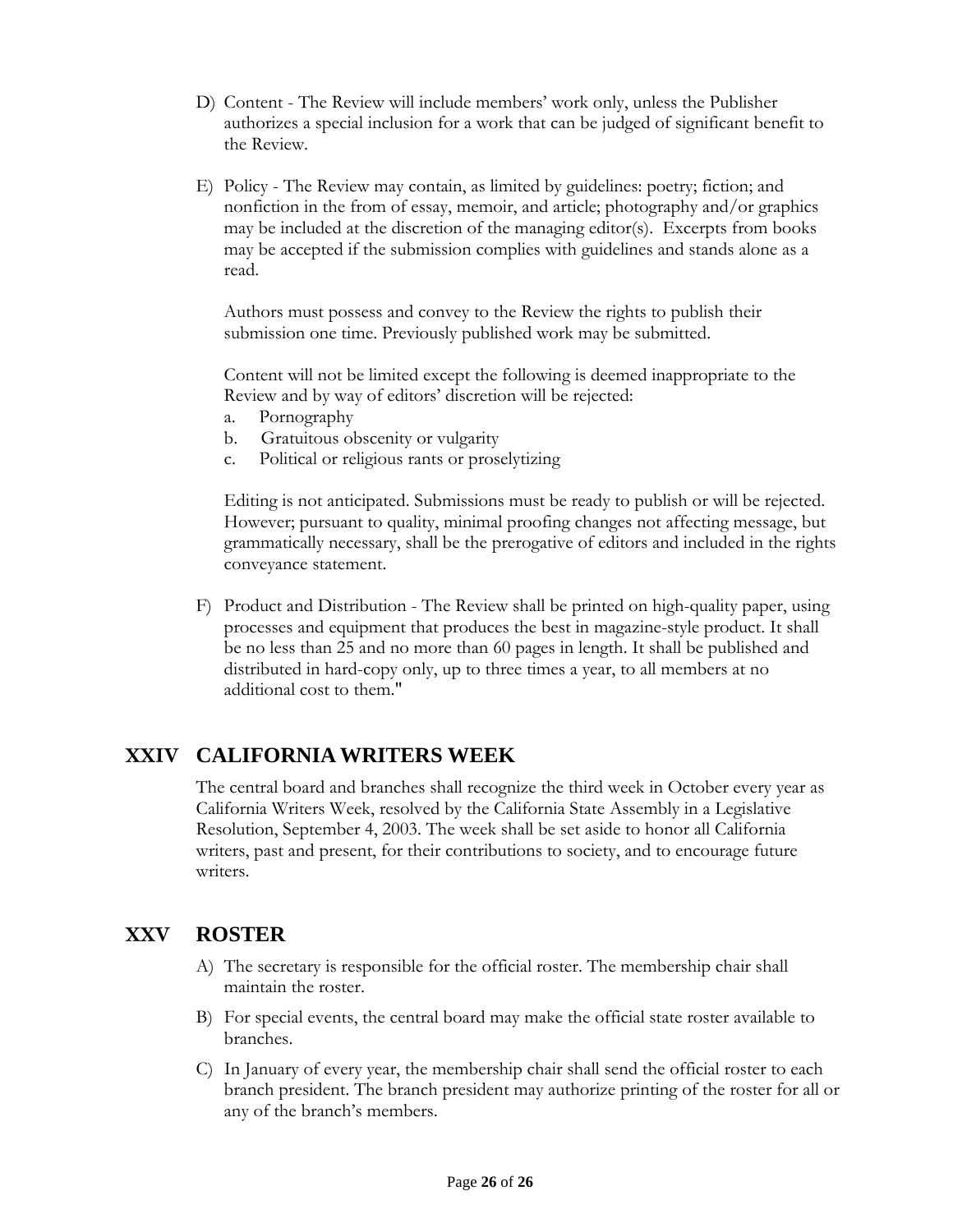D) The membership roster of the club or any one of its branches and any lists generated by CWC sponsored events is proprietary information. No member may use the official state roster or other event-generated lists or release it to anyone outside the club unless they have explicit permission in writing from the central board. Each branch is responsible for control of its individual roster.

Violation of this provision may result in immediate termination of the offender's membership and such legal action, as the central board deems appropriate, including obtaining an injunction and seeking reasonable attorney fees.

E) From time to time, the central board may publish the roster to the membership. The central board shall determine the form and substance of the published roster.

### **XXVI AMENDMENTS**

- A) Amendments to the P&P require a two-thirds majority vote of the representatives present at a duly called central board meeting.
- B) The director sponsoring a change to these Policies and Procedures or their parenting documents will coordinate the change with the bylaws committee chair before any additional action. Subsequent to the coordination, the sponsoring representative may introduce the proposal as a motion at a meeting or use the e-business process. The motion must clearly present both before and after wording. Motions introduced at a meeting must be presented to the secretary, in writing, and in motion or resolution form.
- C) Complex or controversial proposals should be included in full on or associated with an agenda and be circulated among Central Board members at least two weeks before their scheduled presentation.

## **XXVII PRECEDENCE**

A) In the absence of specific directions in this document or the bylaws, Constitution, or Articles of Incorporation, the latest edition of Robert's Rules of Order available will govern procedure at Central Board meetings

#### AMENDMENTS INCORPORATED

#### MOTIONS FROM JANUARY 13, 2011 ON

#### **Published 2-17-11 as amended via the several motions listed below:**

Motion 1 (amended) – added new article IV, Meetings and Regional Associations, 1-13-11 (ebusiness)

Motion 2 – article VIII, Officers of the Central Board, 2-27-10 (e-business)

Motion 3 – article VII, Dues and Fees, 1-6-11 (e-business)

Motion 4 (renumbered as 8res) – article IX, Rights of Voting and Non-Voting Members, 1-6-11 (e-business)

Motion 5 (amended & resubmitted as 5fnl) – article XI, Committees, 1-29-11 (e-business)

Motion 6 – various articles, Congruency and Language, 1-30-11 (Central Board Meeting)

Motion 7 – article XXV, Amendments and Precedence, 1-26-11 (e-business)